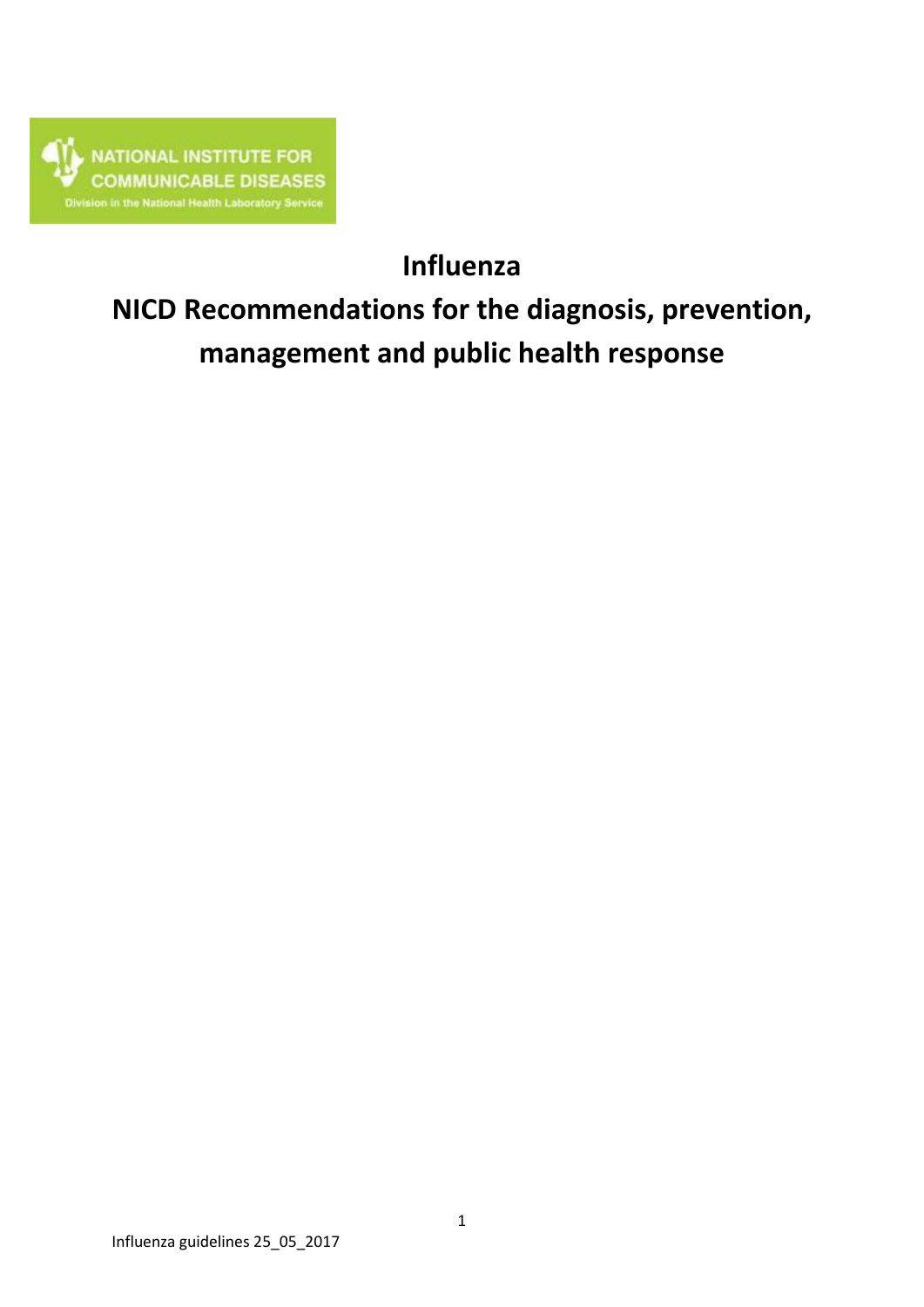#### **Version 1.0 (24 May 2017):**

Authors (Alphabetical order): Lucille Blumberg Cheryl Cohen Halima Dawood Orienka Hellferscee Alan Karstaedt Kerrigan McCarthy Shabir Madhi Meredith McMorrow Jocelyn Moyes Jeremy Nel Adrian Puren Ebrahim Variava Wayne Ramkrishna Gary Reubenson Stefano Tempia Florette Treurnicht Sibongile Walaza (prepared initial draft) Heather Zar

#### **Acknowledgements**

Expert specialists, including physicians, paediatricians, neonatologists, infectious disease specialists and virologists, who provided valuable input in the drafting of these guidelines

#### **Version 1.0:**

#### **Summary of changes:**

| Date reviewed | <b>Reviewed by</b> | <b>Summary of changes</b> |
|---------------|--------------------|---------------------------|
|               |                    |                           |
|               |                    |                           |
|               |                    |                           |
|               |                    |                           |

#### **Disclaimer:**

The information contained in this document, be it guidelines, recommendations, diagnostic algorithms or treatment regimens, is offered in the public interest. To the best of the knowledge of the writing team, the information contained in these recommendations is correct. Implementation of any aspect of these guidelines remains the responsibility of the implementing agency in so far as public health liability resides, or the responsibility of the individual clinician in the case of diagnosis or treatment.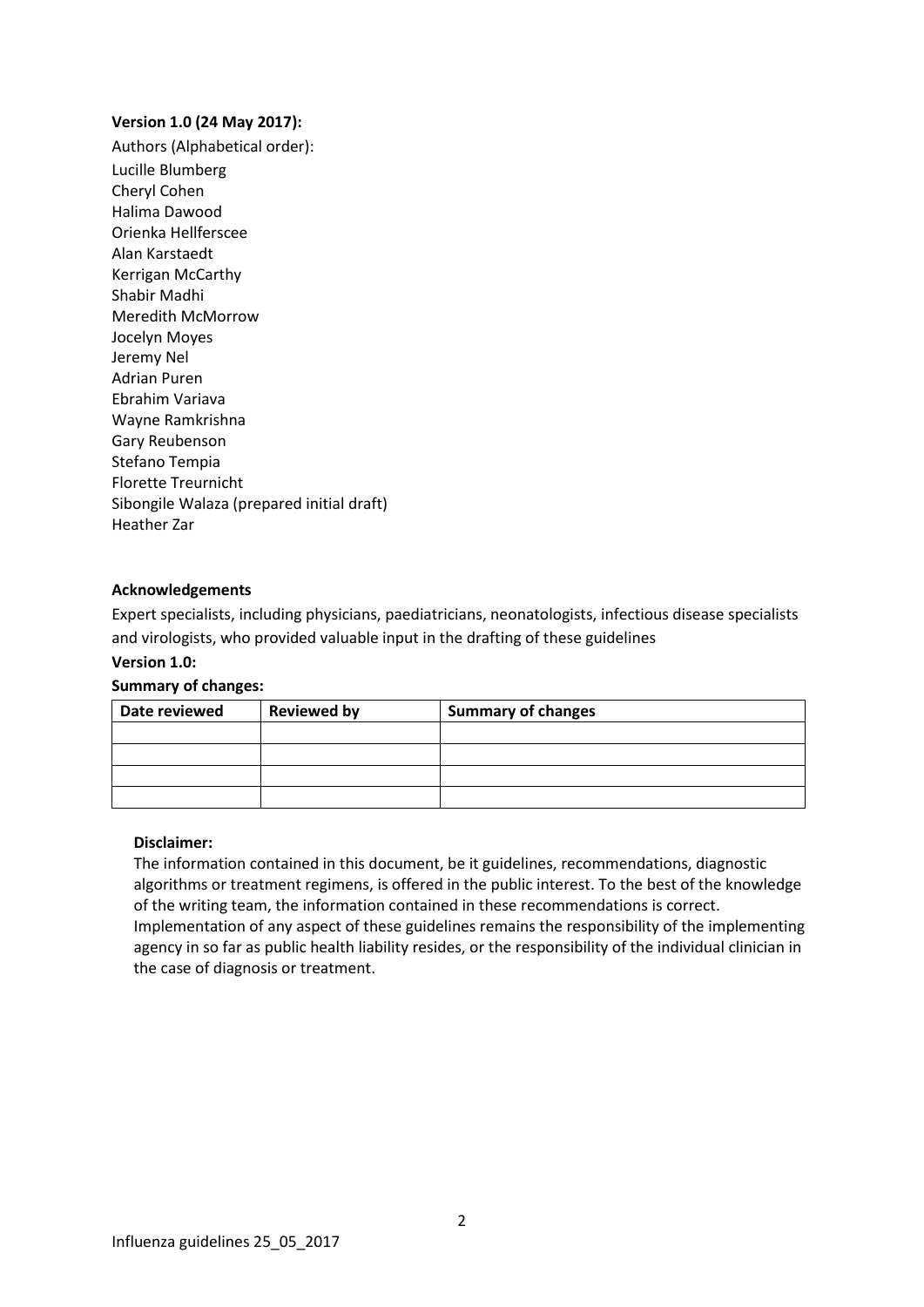## **Quick Reference Guide-Influenza**

#### **Categories of influenza- Page6**

**Uncomplicated influenza:** ILI (Influenza-like illness) may present with fever, cough, sore throat, coryza, headache, malaise, myalgia, arthralgia and sometimes gastrointestinal symptoms, but without any features of complicated influenza.

**Complicated influenza:** Influenza requiring hospital admission and/or with symptoms and signs of lower respiratory tract infection (hypoxaemia, dyspnoea, tacchypnoea, lower chest wall indrawing and inability to feed), central nervous system involvement and/or a significant exacerbation of an underlying medical condition.

#### **Recommended inactivated influenza vaccine (IIV) formulation for 2017-Page 12** • an A/Michigan/45/2015 (H1N1)pdm09-like virus • an A/Hong Kong/4801/2014 (H3N2)-like virus • a B/Brisbane/60/2008-like virus. **Groups recommended to receive influenza vaccine – Page 12-13** Individuals ( $\geq 6$  months old) in risk groups for severe influenza Healthcare workers Anyone wishing to protect themselves against influenza **Groups targeted for Department of Health 2017 influenza vaccination campaign-Page 13** • Pregnant women at all stages of pregnancy, including the postpartum period • HIV-infected individuals Individuals (adults or children) who are at high risk for influenza complications because of underlying medical conditions or who are receiving regular medical care for conditions such as chronic pulmonary disease Persons aged >65 years **Dosage of influenza vaccine –Page 14** Adults 0.5ml IMI single dose **Risk groups for severe/complicated influenza disease – Page 6-7** • Pregnant women (including the post-partum period) HIV–infected individuals Individuals with tuberculosis Persons of any age with chronic diseases: o Pulmonary diseases (e.g. asthma, COPD) o Immunosuppression (e.g. persons on immunosuppressive medication, malignancy) o Cardiac diseases (e.g. congestive cardiac failure), except for hypertension o Metabolic disorders (e.g. diabetes) o Renal disease o Hepatic disease o Neurologic and neurodevelopmental conditions o Haemoglobinopathies (e.g. sickle cell disease) Persons aged ≥65 years Persons ≤18 years receiving chronic aspirin therapy Persons who are morbidly obese (i.e. BMI ≥40). Young children (particularly <2 years of age)

Neuraminidase inhibitors (oseltamivir or zanamivir) recommended for the treatment of any patient with suspected or confirmed influenza who:

**Treatment of influenza- Page 9-11**

- has complicated or severe illness (including all hospitalised patients)
- is at higher risk for influenza complications

Treatment should be started early, ideally within 48 hours of symptom onset.

- 3 years 8 years  $-$  0.5ml IMI 1 or 2 doses $*$
- 6 months-2 years-0.25ml IMI 1 or 2 doses\* \* 2 doses should be administered ≥ 1 month apart during 1<sup>st</sup> year of vaccination, thereafter one dose.

**Additional questions from health professionals can be directed to:** National Institute for Communicable Diseases (NICD) **Hot line**: **+27 82 883 9920;** for Laboratory support: NICD, Centre for Respiratory Diseases and Meningitis: **011 386 6390/ 011 386 6392**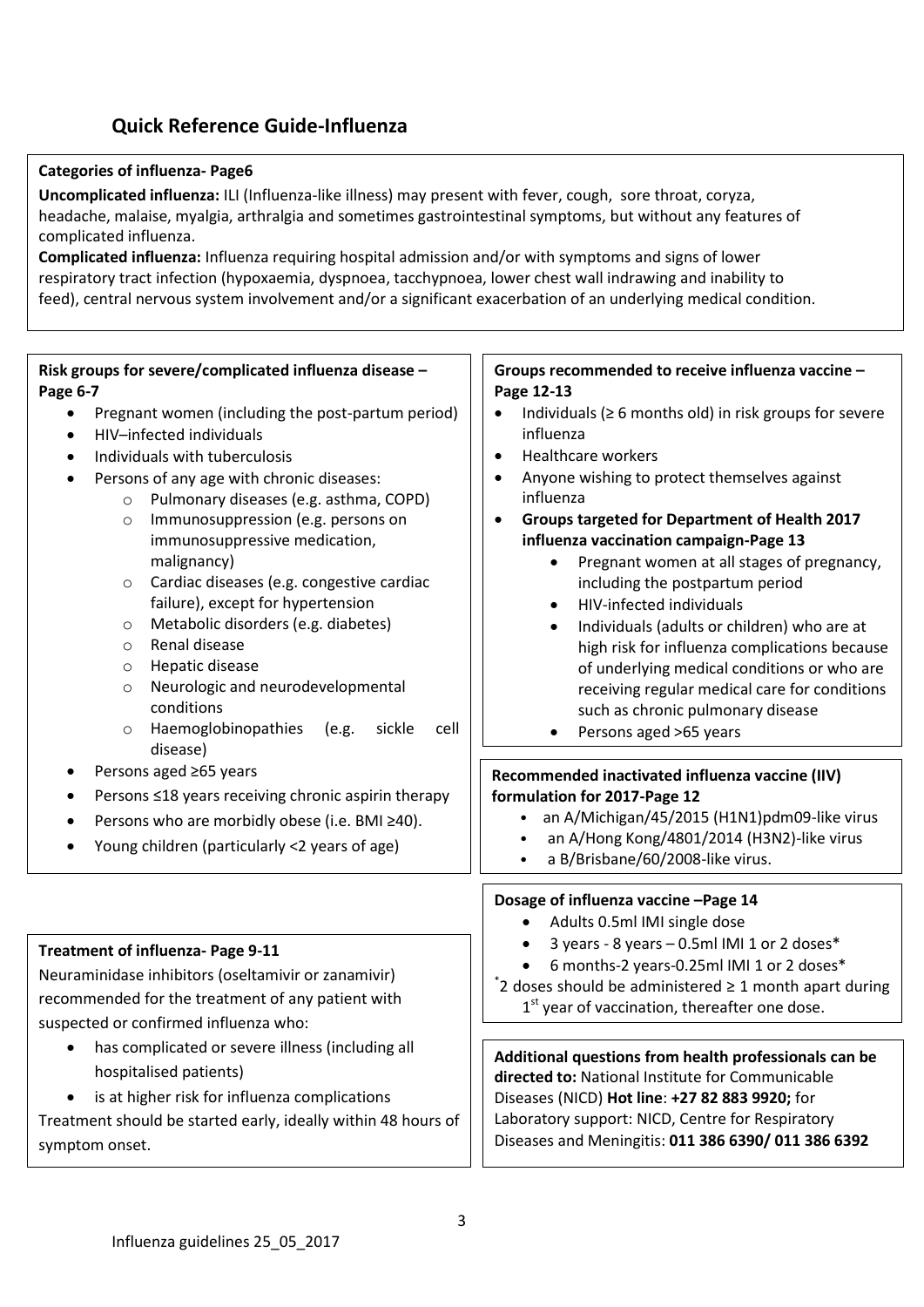#### **1. Introduction**

Influenza, commonly known as the "flu", is an acute infection of the respiratory tract caused by influenza viruses. There are three types of seasonal influenza viruses – A, B and C. Influenza A viruses are further categorized into subtypes. The 2009 pandemic influenza A(H1N1) virus (hereafter referred to as influenza A(H1N1)pdm09) which appeared for the first time in 2009 causing a global influenza pandemic, is now a seasonal influenza virus that co-circulates with other seasonal viruses (namely influenza A(H3N2) and influenza B viruses). Influenza viruses are genetically dynamic and evolve in unpredictable ways. Influenza viruses are further classified into strains based upon antigenic properties. Humoral immunity to influenza viruses is generally thought to be strain-specific and acquired through infection or vaccination. Seasonal influenza epidemics can be caused by new virus strains that are antigenically distinct from previously circulating virus strains to which a population has immunity; this is known as antigenic drift. Uncommonly, a completely new strain of influenza will emerge to which there is little or no existing immunity, this is known as antigenic shift and such novel strains can give rise to influenza pandemics such as 2009 pandemic influenza.

#### **2. Epidemiology**

Influenza virus infections cause substantial annual morbidity and mortality worldwide including South Africa [1-3]. Annual influenza epidemics result in an estimated three to five million cases of severe illness, and about 250 000-500 000 deaths globally [3]. Influenza is an important cause of pneumonia or lower respiratory tract infection (LRTI) and approximately 8-10% of all patients with pneumonia test positive for influenza[4].

The burden of influenza in sub-Saharan Africa (and specifically in South Africa) is substantial, with some studies suggesting elevated influenza-associated mortality rates compared to other regions [5, 6]. During the influenza season (usually between May and September) in South African hospitals, approximately 14% of inpatients with lower respiratory tract infection and 25% of patients with influenza-like illness will test polymerase chain reaction (PCR) positive for influenza In South Africa, it is estimated that between 6 734 and 11 619 seasonal influenza-associated deaths occur annually [7, 8]. In addition an estimated 47 000 episodes of influenza-associated severe acute respiratory illness occur annually of which 22 481 result in hospitalization [9]. Approximately 5% of these deaths are in children aged <5 years. Among individuals aged ≥5 years, an estimated 50% of influenzaassociated deaths are in the elderly and approximately 30% are in HIV-infected individuals [8]. The highest rates of influenza-associated hospitalisation are in those aged ≥65 years, HIV-infected individuals and children <5 years (in particular children < 1 year). [1, 7-10]. Recent data from South Africa showed that extremes of age (<6 months [adjusted odds ratio (aOR), 37.6], 6–11 months [aOR, 31.9], 12-23 months [aOR, 22.1], 24–59 months [aOR, 7.1], and ≥65 years [aOR, 40.7] compared to those aged 5-24 years), underlying medical conditions (aOR, 4.5), HIV infection (aOR,4.3) and history of working in mine (aOR, 13.8) were significantly associated with increased risk of influenza associated hospitalization [11]. Pregnant women also constitute an important risk group for influenza-associated mortality. Among an estimated 646 - 1 428 seasonal influenza-associated deaths in women of childbearing age in South Africa in recent years, the majority (~90%) occurred in HIV-infected individuals and the influenza-associated mortality was three-fold higher (Relative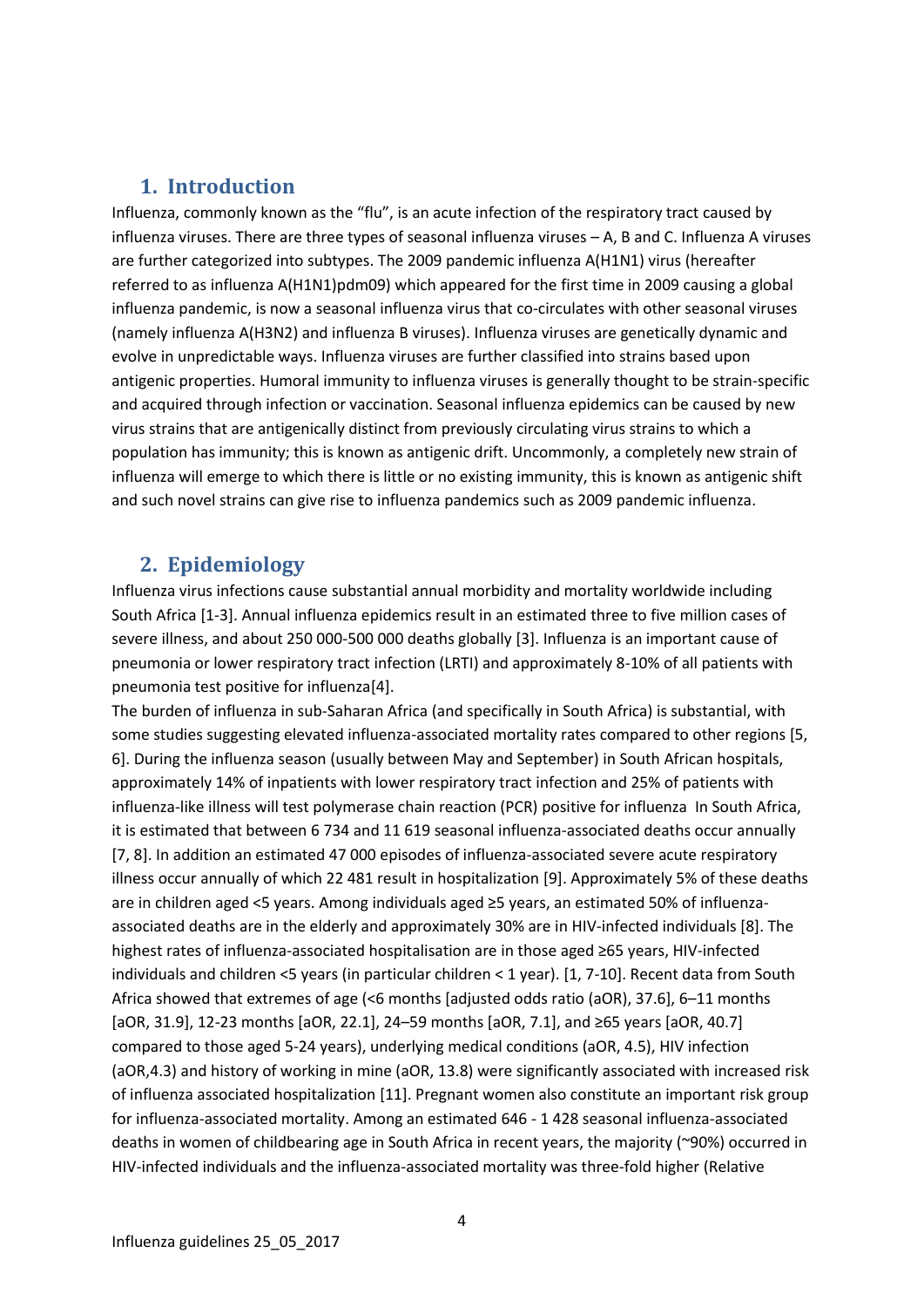risk(RR) 2.8, 95% confidence interval (CI)  $1.7 - 3.9$ ) in pregnant compared with non-pregnant women [12]. Influenza infection may trigger exacerbations of diabetes, pulmonary (e.g. asthma) or cardiovascular disease. For this reason, people with underlying chronic medical conditions are at high risk of influenza complications, often resulting in hospitalisation and even death. Surveillance data from South Africa showed that having underlying illnesses (other than HIV) was a risk for influenza-associated mortality (odds ratio (OR) 2.9, 95% CI 1.2 - 7.3) [1]. Individuals with tuberculosis may also be at increased risk of influenza-associated death [13, 14]. The burden of hospitalisations and deaths due to influenza can vary substantially from year to year depending on the transmission and virulence characteristics of the circulating strain(s).

In tropical areas, influenza occurs throughout the year. In temperate areas, influenza is highly seasonal and typically occurs during winter months like in South Africa.

#### **3. Microbiology, pathology and pathogenesis**

Human influenza viruses are single-strand RNA viruses that belong to the Orthomyxoviridae family, consisting of the genera influenza A, B, and C viruses. Only influenza A and B viruses cause epidemics in humans. Based on their main antigenic determinants, the haemagglutinin (H or HA) and neuraminidase (N or NA) transmembrane glycoproteins, influenza A viruses are further subdivided into 18 H (H1–H18) and 11 N (N1–N11) subtypes, but only 3 hemagglutinin subtypes (H1, H2 and H3) and two neuraminidase subtypes (N1 and N2) have circulated stably in the human population and are responsible for annual epidemics.

HA and NA are critical for virulence, and are major targets for the neutralizing antibodies of acquired immunity to influenza. The 2009 pandemic influenza A(H1N1) virus (hereafter referred to as influenza A(H1N1)pdm09) which appeared for the first time in 2009 causing a global influenza pandemic, is now a seasonal influenza virus that co-circulates with other seasonal viruses (namely influenza A(H3N2) and influenza B viruses) . Humoral immunity to influenza viruses is generally thought to be strain-specific and acquired through infection or vaccination. Seasonal influenza epidemics can be caused by new virus strains that are antigenically distinct from previously circulating virus strains to which a population has immunity; this is known as antigenic drift. Uncommonly, a completely new strain of influenza will emerge to which there is little or no preexisting immunity, this is known as antigenic shift and such novel strains can give rise to influenza pandemics.

#### **4. Transmission**

Influenza viruses are spread from person-to-person. They can be transmitted by exposure to infectious droplets expelled by coughing or sneezing that are then inhaled, or can contaminate hands or other surfaces. The typical incubation period for influenza is 1-4 days (average 2 days). Most persons ill with influenza shed virus (i.e. may be infectious) from a few days before symptoms begin through 5-7 days after illness onset. However, very young children can be infectious for >10 days after illness onset; adults with severe disease (e.g. viral pneumonia) may also shed virus for >10 days, and severely immunocompromised persons can shed virus for even longer [15]. Children have the highest rates of seasonal influenza infection and illness in this group can amplify viral transmission in the community.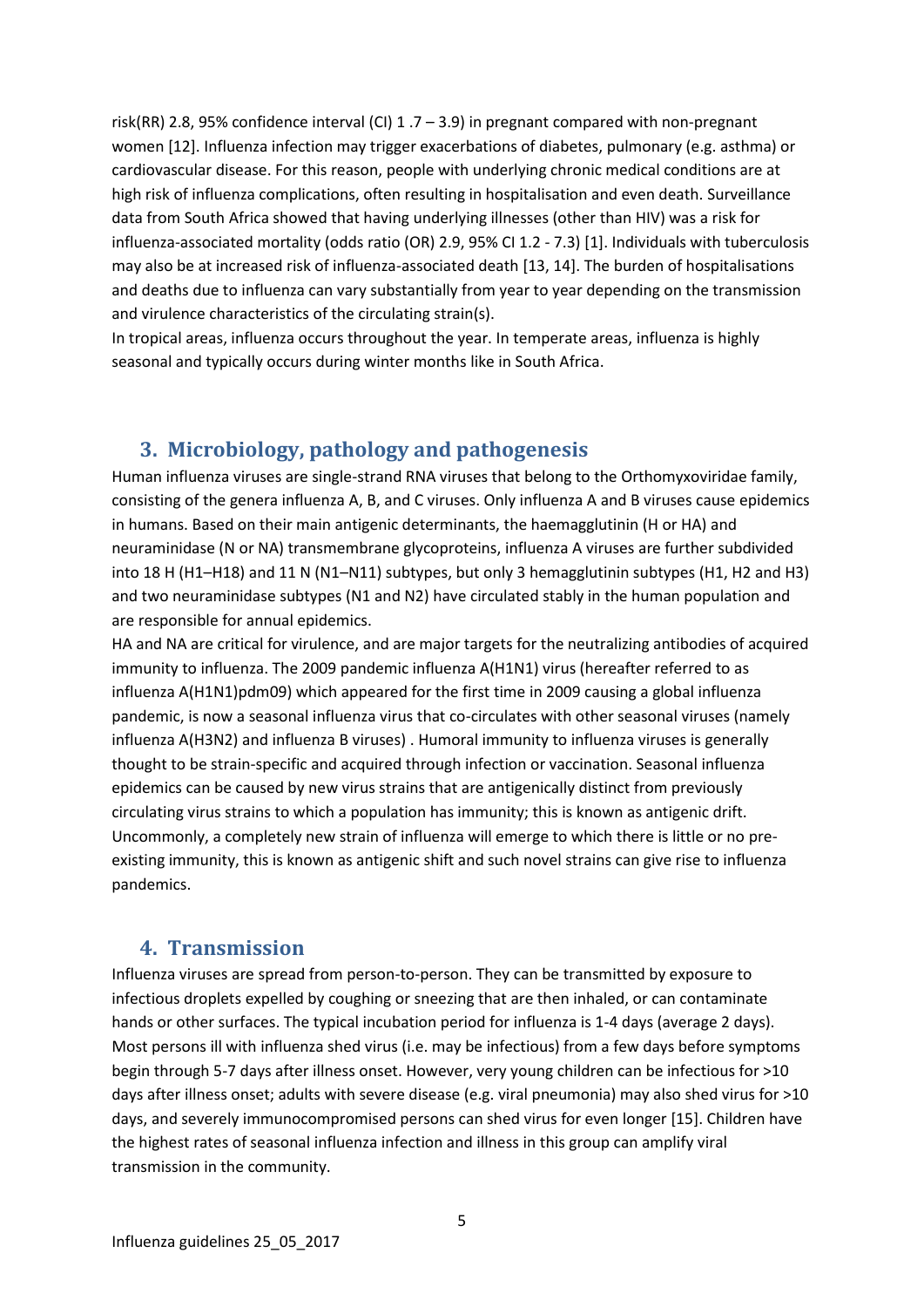## **5. Clinical presentation and risk factors for influenza**

Infection with influenza viruses can give rise to a wide range of clinical presentations, ranging from asymptomatic infection to severe illness and death depending on the characteristics of both the virus and the infected person. In the majority of people, influenza is an uncomplicated illness which is characterised by sudden onset of constitutional and respiratory symptoms such as fever, myalgia, cough, sore throat, rhinitis and headache. Uncomplicated influenza illness resolves after 3-7 days although cough and malaise can persist for >2 weeks. Influenza may be associated with more severe complications which include: influenza-associated pneumonia/ LRTI, secondary bacterial or viral infection (including pneumonia, sinusitis and otitis media), multi-organ failure, and exacerbations of underlying illnesses (e.g. pulmonary and cardiac illness). Rare complications include encephalopathy, myocarditis, transverse myelitis, pericarditis and Reye syndrome. For purposes of clinical management, influenza disease can be categorised as follows [16]:

- **Uncomplicated influenza:** ILI (Influenza-like illness) may present with fever, cough, sore throat, coryza, headache, malaise, myalgia, arthralgia and sometimes gastrointestinal symptoms, but without any features of complicated influenza.
- **Complicated/severe influenza:** Influenza requiring hospital admission and/or with symptoms and signs of lower respiratory tract infection (hypoxaemia, dyspnoea, tacchypnoea, lower chest wall indrawing and inability to feed), central nervous system involvement and/or a significant exacerbation of an underlying medical condition.

## **5.1 Risk factors for complicated/severe influenza**

Certain groups of patients are at higher risk of developing severe or complicated disease following influenza virus infection. However, influenza virus infection can result in severe/complicated illness in previously healthy individuals. Similar to other studies showing increased risk of severe influenzaassociated illness in certain individuals, [1, 2, 5, 8, 12-14, 17, 18] a recent study from South Africa has found that younger and older age (< 5 years, in particular children < 1 year, and ≥65 years) and the presence of chronic underlying medical conditions, HIV infection and pregnancy were associated with increased risk of influenza associated-hospitalization[11]. In addition HIV-infected individuals with severe immunosuppression compared to those with mild immunosuppression had three times increased odds of influenza associated hospitalization [11].

#### **Risk groups for severe/complicated influenza disease include:**

- Pregnant women (including the post-partum period)
- HIV-infected individuals[11, 19]
- Individuals with tuberculosis[13, 14, 20]
- Persons of any age with chronic disease, including:
	- o Pulmonary diseases (e.g. asthma, COPD)[21]
	- o Immunosuppression (e.g. persons on immunosuppressive medication, malignancy)
	- $\circ$  Cardiac diseases (e.g. congestive cardiac failure), except for hypertension[21]
	- o Metabolic disorders (e.g. diabetes)[22]
	- o Renal disease
	- o Hepatic disease
	- $\circ$  Certain neurologic and neurodevelopmental conditions, including: disorders of the brain, spinal cord, peripheral nerve, and muscle such as cerebral palsy; epilepsy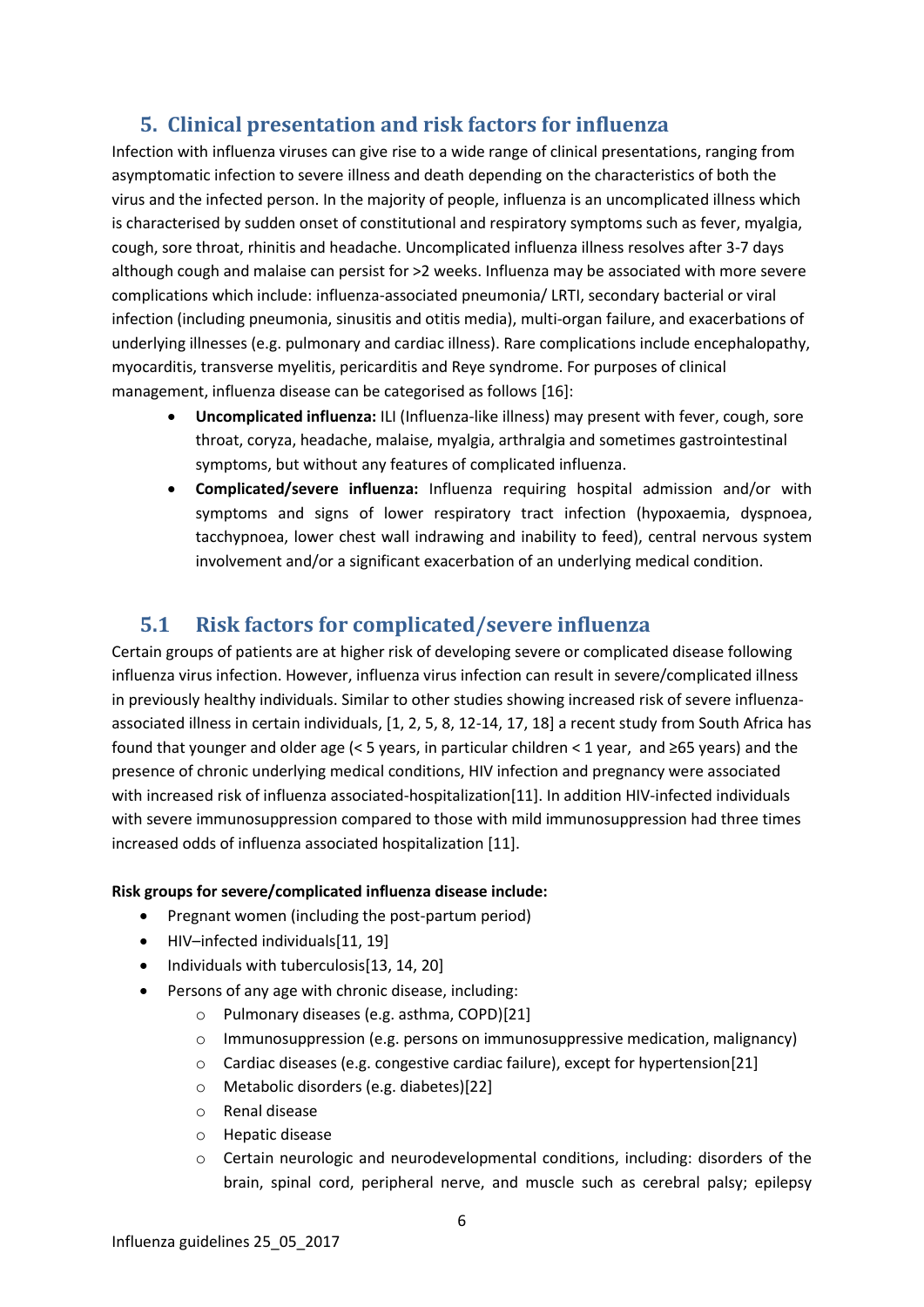(seizure disorders); stroke; mental retardation; moderate to severe developmental delay; muscular dystrophy; or spinal cord injury.

- o Haemoglobinopathies (e.g. sickle cell disease)
- Persons aged ≥65 years
- Persons ≤18 years receiving chronic aspirin therapy
- Persons who are morbidly obese (i.e. BMI ≥40)[23]
- Young children (particularly <2 years of age)

#### **6. Laboratory Diagnosis**

Laboratory testing of uncomplicated illness (patients who fit the ILI case definition) is **NOT** routinely recommended, as it provides no advantage in the management of individual patients. Testing can be considered for the following patients:

- Patients who meet the criteria for complicated or severe influenza, where a laboratory diagnosis will assist in patient management.
- Clusters of cases where a diagnosis of the cause of the outbreak is needed (e.g. within institutions such as healthcare facilities, nursing homes). First 2-3 cases to be tested, thereafter testing not required.

**Important note**: **Initial treatment decisions should be based on clinical presentation and should NOT be delayed pending laboratory confirmation of influenza.**

These recommendations for laboratory testing do not apply to surveillance activities (e.g. Viral Watch, pneumonia surveillance programme), and testing should continue as guided by those individual surveillance programmes.

## **6.1 Laboratory testing for influenza**

The NICD no longer offers routine diagnostic testing, including for influenza, outside of established surveillance programmes at specific sites. Diagnostic capacity to test for influenza viruses has now been established in various National Health Laboratory services (NHLS)- and private-sector laboratories throughout the country. Under special circumstances ( e.g outbreak investigation), NICD will provide support for testing. Requests for testing at NICD should be discussed with the doctor on call, through the **NICD Hotline- 0828839920** before samples are collected.

In line with WHO recommendations, molecular diagnostics (real-time multiplex PCR for influenza A and B virus or Gene expert for influenza A and B virus) are currently the method of choice for influenza virus detection. While specificity is high, the sensitivity of currently available rapid-pointof-care or immunofluorescence tests designed for direct detection of influenza A viruses is low (59%- 93%) and therefore they are not recommended for diagnostic purposes. A negative Rapid Influenza Diagnostic Test (RIDT) result does NOT exclude influenza and should not preclude starting empiric antiviral treatment where sound indications exist.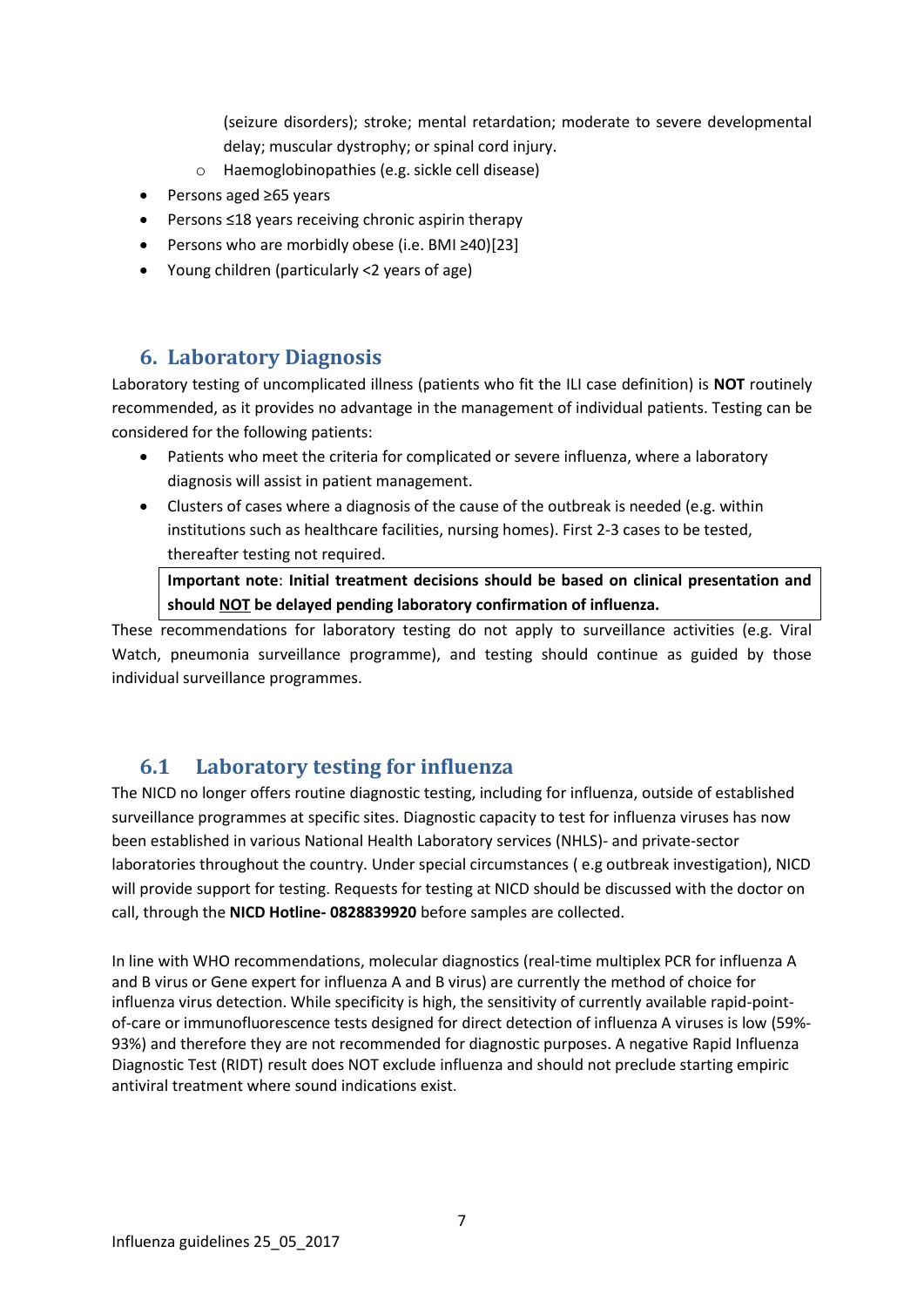## **6.2 Specimen collection, storage and transportation**

Combined nasopharyngeal and oropharyngeal swabs in universal transport medium (UTM) are the preferred specimen for testing. Flocked swabs should be used to collect specimens as they provide a better yield on PCR [24]. Dacron or rayon swabs may be used if flocked swabs are not available. Cotton wool budded swabs are not recommended. Once collected, these samples should be transported on ice to the testing laboratory. The specimens must be refrigerated at 4°C if transport is expected to be delayed. If the specimen(s) cannot be shipped within 72 hours of collection, they should be kept frozen at -20°C. Avoid repeated freezing and thawing of specimens.

For specimens submitted to NICD, completed specimen request form (Appendix 1) with patient name, health facility (where appropriate), healthcare worker's name and contact numbers, laboratory name, contact person, telephone and fax number for receipt of results, and clinical details should accompany the sample. Click link to access form[: Viral Watch Submission Form](http://www.nicd.ac.za/wp-content/uploads/2017/03/Viral-Watch-_lab-submission-form-23-May-2017.pdf)

## **6.2.1 Additional considerations for sample collection**

- Specimens for virus isolation or for detection of viral nucleic acids or antigens should preferably be collected within three days of onset of symptoms, but may be taken up to a week after onset or even later in severely ill or immunocompromised patients or children.
- Specimens should preferably be taken prior to commencement of antiviral therapy but can still be taken a few days after initiation, especially in patients who are deteriorating on antiviral treatment. In these cases antiviral resistant infection should be considered and testing for oseltamivir resistant virus may be considered.
- In addition to swabs from the upper respiratory tract, invasive procedures such as bronchoalveolar lavage/ bronchial aspirate or lung biopsy can be performed for the diagnosis of influenza where clinically indicated. Expectorated and induced sputum can also be tested.
- Results of all diagnostic tests for influenza are dependent upon several factors (including specimen type and quality of specimen collection, timing of collection, storage and transport conditions), such that false-negative results may be obtained. When clinical suspicion is high, clinicians can consider repeat/serial testing. Lower respiratory tract specimens may yield the diagnosis when testing of upper respiratory tract specimens is negative. Multiple respiratory tract specimens collected on different days can be tested if influenza infection is strongly suspected.

## **6.2.2 Sample collection**

A nasopharyngeal specimen (nasopharyngeal swab or aspirate) should be collected. In small children it may be easier and less traumatic to collect an aspirate but both specimen types are acceptable and have similar diagnostic yield[25].

#### **Nasopharyngeal swabs (NPS)**

 Carefully label the vial of UTM with patient identification information and date of specimen collection.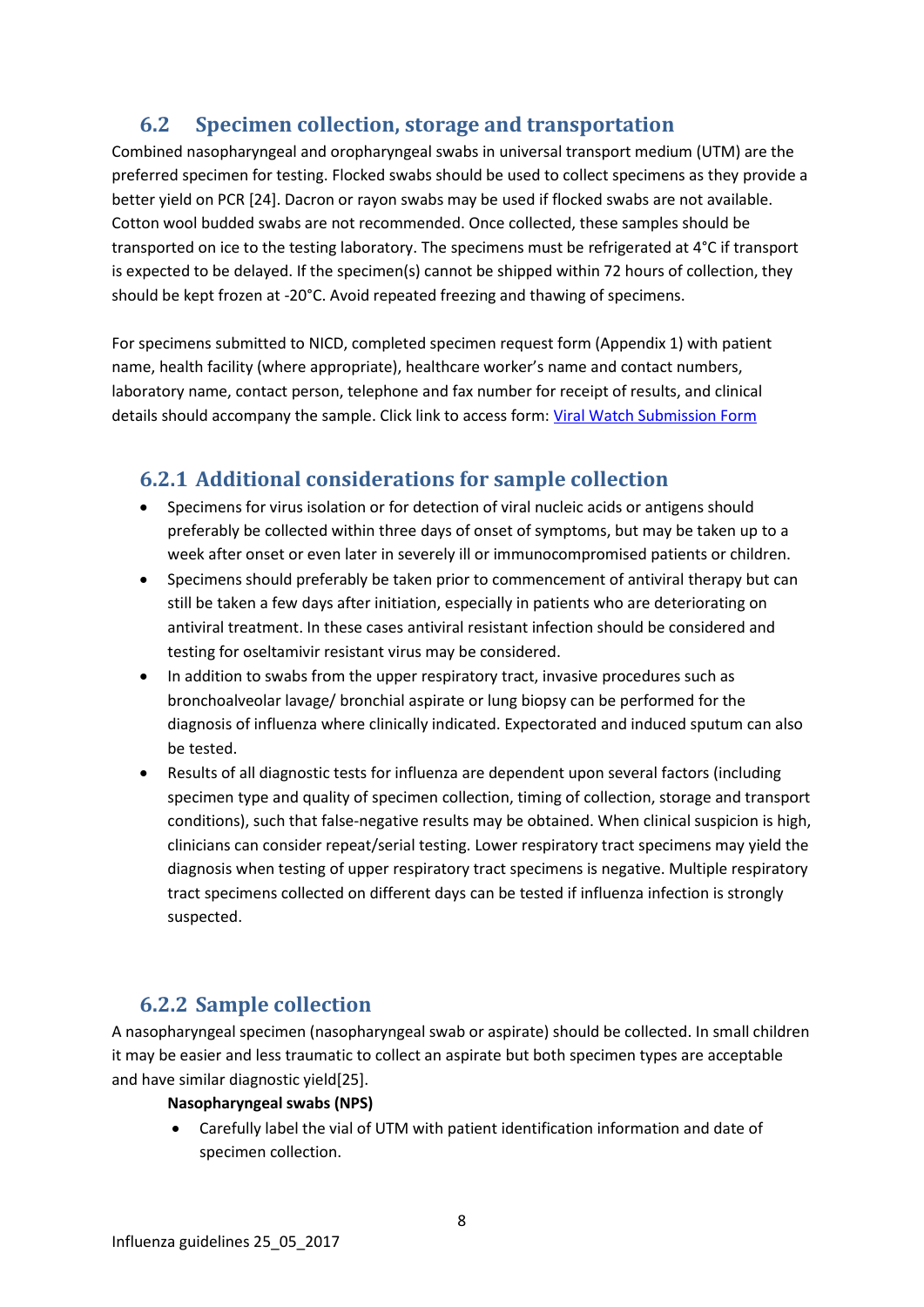- Gently insert the flocked swab through one nostril beyond the anterior nares along the floor of the nasal cavity, until the pharyngeal wall is reached (swab to reach depth equal to distance from nostril to outer opening of ear).
- Do not use more than minimal force if any obstruction is encountered.
- Rotate the swab three times against the nasopharyngeal wall and then withdraw the swab slowly.
- Place the swab into UTM without touching it, snap off the tip at the marked break point.
- Secure the cap.
- Transport the labelled swab to the laboratory.

#### **Nasopharyngeal aspirates (NPA)**

- Fill 5ml syringe with saline; attach catheter tubing to syringe tip.
- Slowly insert the catheter into one nostril until the pharyngeal wall is reached.
- Quickly inject saline into nostril and then aspirate the recoverable nasopharyngeal specimen.
- Withdraw the catheter under suction, being careful not to touch the tip.
- Inject the aspirated fluid into labelled UTM and transport to the laboratory.

## **6.2.3 Transport of samples to NICD**

For samples that are going to be tested at NICD (see section 6.1 and section 10), specimens should be transported within 24 hours to the Centre for Respiratory Diseases and Meningitis (CRDM) Virology Laboratory, National Institute for Communicable Diseases (NICD), 1 Modderfontein Road, Sandringham, 2131. Please complete specimen submission form: [Viral Watch Submission Form](http://www.nicd.ac.za/wp-content/uploads/2017/03/Viral-Watch-_lab-submission-form-23-May-2017.pdf)

## **7. Clinical management and considerations for treatment of influenza**

Influenza is detectable in approximately 7% of pneumonia in hospitalised children aged <5 years and 9% in individuals aged ≥5 years in South Africa [26, 27]. During the influenza season this increases to approximately 20-40% of all people hospitalised for pneumonia. For this reason, influenza must be considered as an important potential cause of community acquired pneumonia (CAP) in all patients during the influenza season and consideration must be given to including oseltamivir as part of empiric treatment where indicated and available. Note that because influenza vaccination is not 100% effective, a history of influenza vaccination does not exclude the possibility of influenza infection in patients with compatible clinical features.

## **7.1 Antiviral therapy**

Antiviral medications with activity against influenza are an adjunct to influenza vaccine in the control of influenza. Few patients with influenza require treatment and initiation of treatment should be based on clinical judgment taking into consideration the patient's disease severity and progression, age, underlying medical conditions, likelihood of progressing to severe influenza, and time since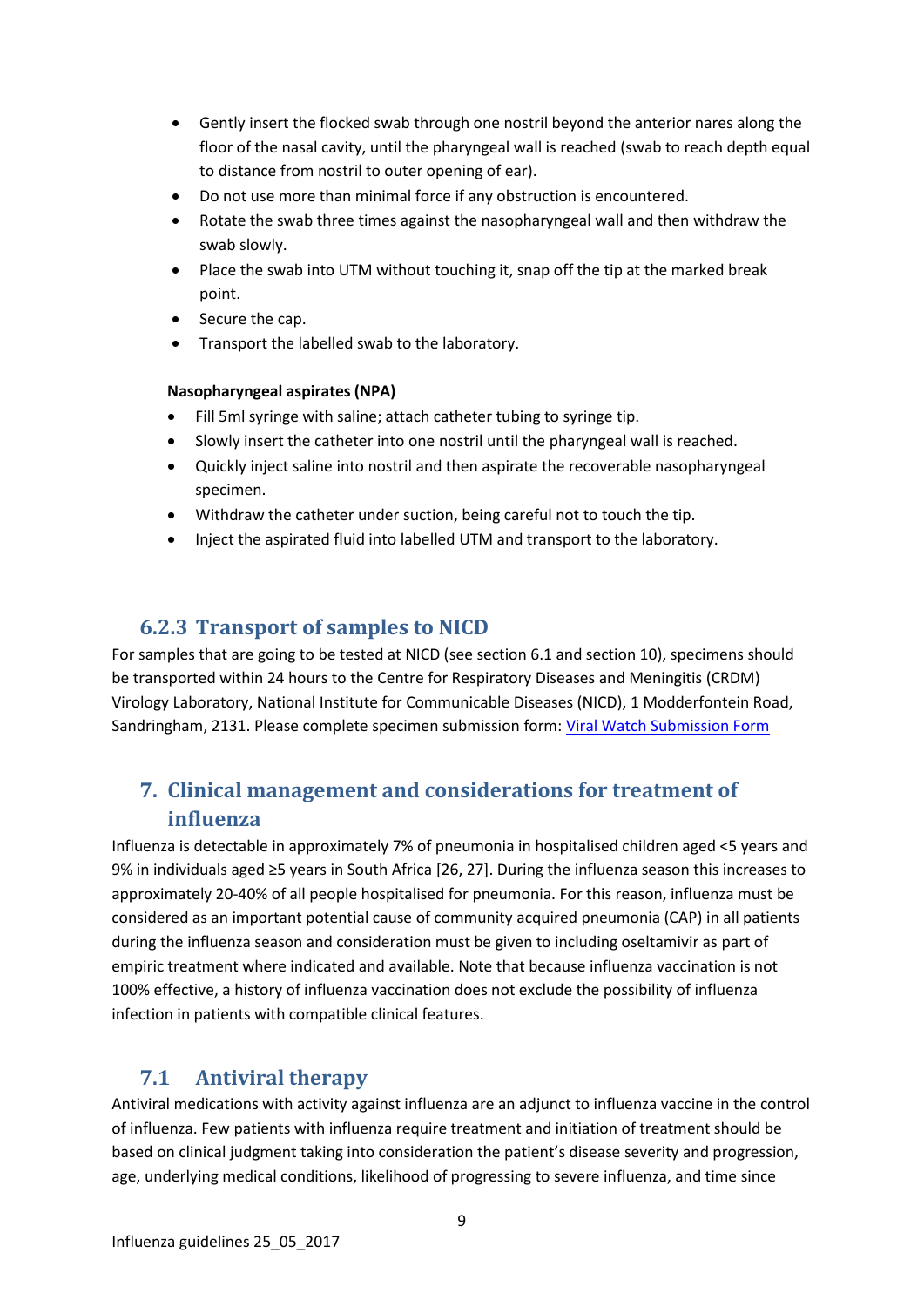onset of symptoms. When indicated, antiviral treatment should be started as early as possible, ideally within 48 hours of symptom onset, and should not be delayed while awaiting laboratory confirmation. However, antiviral treatment might still be beneficial in patients with severe, complicated or progressive illness, and in hospitalized patients when started more than 48 hours after illness onset. Antiviral therapy is recommended as early as possible for any patient with confirmed or suspected influenza who

- has complicated or severe illness (including all hospitalised patients)
- is at higher risk for influenza complications (see section 5.1).

Antiviral treatment is not indicated for treatment of influenza in persons who do not fall in the risk groups for severe influenza-associated disease who present with uncomplicated influenza.

Prospective, randomised, controlled clinical trials (RCTs) show that treatment with oseltamivir for uncomplicated influenza illness can reduce the duration of symptoms by approximately 1 day when given within 48 hours of onset of illness [28-30] . Because of the large sample sizes required, there have not been RCTs conducted specifically to evaluate the effect of oseltamivir against severe outcomes such as hospitalisation or death. Observational data suggest a benefit of oseltamivir treatment against severe outcomes, although these may be subject to several limitations. A metaanalysis of individual patient data reported lower risk of mortality in patients treated with neuraminidase inhibitors compared to those not treated.[31] A meta-analysis showed a risk reduction in lower respiratory tract complications and in hospital stay in the group that received oseltamivir[32].For this reason the South African guidelines continue to recommend the use of neuraminidase inhibitors for the treatment of hospitalised patients with confirmed or suspected influenza who have complicated or severe influenza or are at higher risk for influenza complications (see section 5.1).

## **7.1.1 Antiviral medication recommended for treatment**

Oral oseltamivir (Tamiflu®) and inhaled zanamivir (Relenza®) are chemically related antiviral medications that act as neuraminidase inhibitors and have activity against both influenza A and B. These two medications are recommended for use during the 2017 influenza season. Adamantanes (amantadine and rimantadine) are not recommended for use due to high levels of resistance. The standard adult dose and duration of oseltamivir treatment is 75mg twice daily orally for 5 days. Doses for treatment are summarised in Table 1 [33].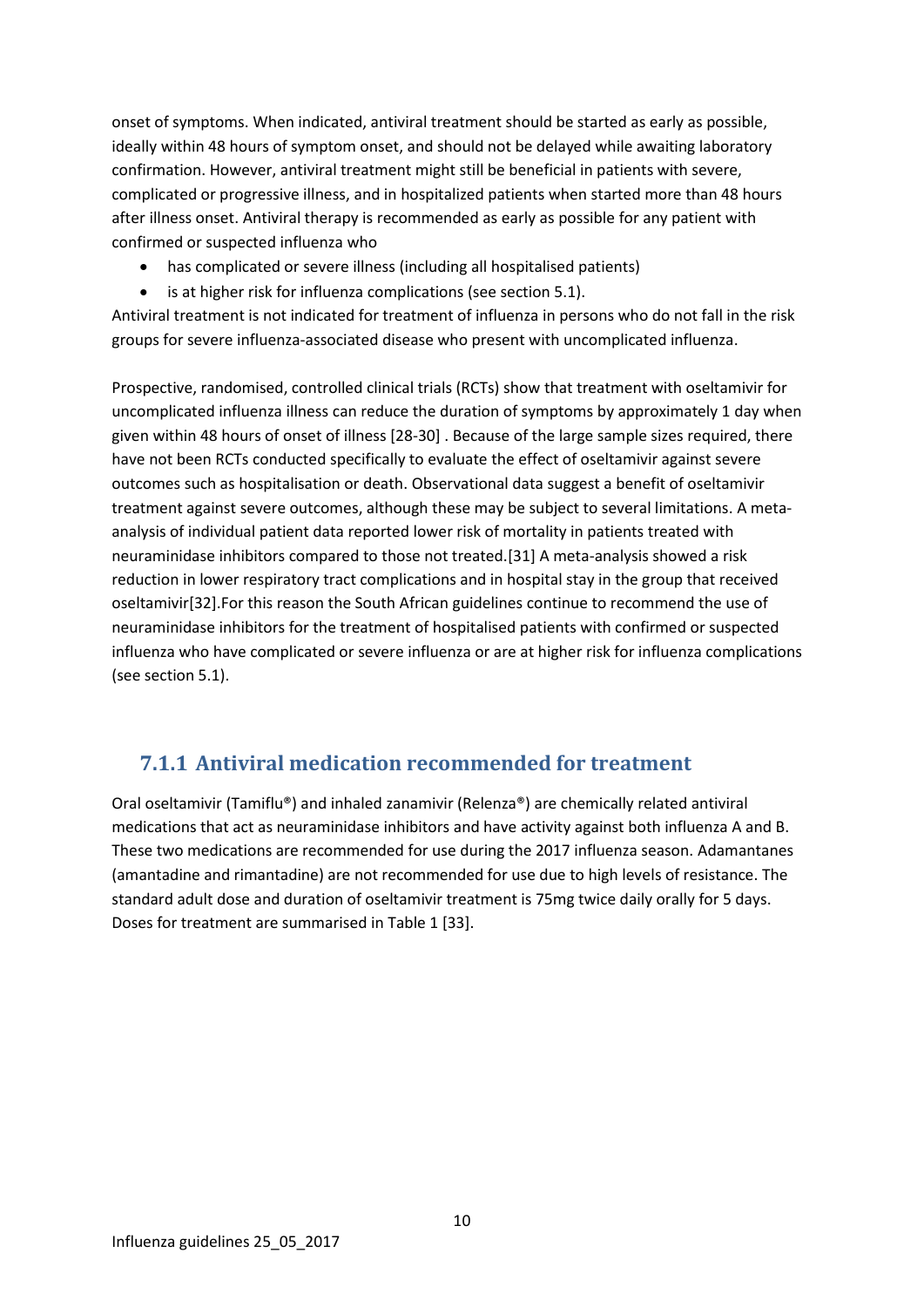#### **Table 1: Recommended Dosage and Duration of Influenza Antiviral Medications for Treatment**

| <b>Antiviral Agent</b>                                                                                                                                     | Children                                                                                                                                                                                                                                                                           | <b>Adults</b>                                        |  |  |
|------------------------------------------------------------------------------------------------------------------------------------------------------------|------------------------------------------------------------------------------------------------------------------------------------------------------------------------------------------------------------------------------------------------------------------------------------|------------------------------------------------------|--|--|
| Oseltamivir (Tamiflu®)                                                                                                                                     | Neonates*<br><38 weeks postmenstrual age: 1mg/kg twice a day for<br>5 days<br>38-40 weeks postmenstrual age: 1.5 mg/kg twice a day<br>for 5 days                                                                                                                                   |                                                      |  |  |
|                                                                                                                                                            | Neonates and infants $(1 day† -12 months)$<br>3mg/kg twice a day for 5 days                                                                                                                                                                                                        | 75 mg twice daily for 5 days                         |  |  |
|                                                                                                                                                            | If $\geq 1$ year, dose varies by child's weight<br>$\leq$ 15 kg, the dose is 30 mg twice a day for 5 days<br>>15 to 23 kg, the dose is 45 mg twice a day for 5 days<br>> 23 to 40 kg, the dose is 60 mg twice a day for 5 days<br>>40 kg, the dose is 75 mg twice a day for 5 days |                                                      |  |  |
| Zanamivir (Relenza®)                                                                                                                                       | 10 mg (2 x 5mg inhalations) twice daily (FDA approved<br>and recommended for use in children 7 yrs or older)                                                                                                                                                                       | 10 mg (2 5-mg inhalations) twice<br>daily for 5 days |  |  |
| Sources: Centers for Disease Control and Prevention. Antiviral agents for the treatment and chemoprophylaxis of influenza: recommendations of the Advisory |                                                                                                                                                                                                                                                                                    |                                                      |  |  |

Committee on Immunization Practices (ACIP).

\*Current weight-based dosing recommendations are not appropriate for premature infants. Premature infants might have slower clearance of oral oseltamivir because of immature renal function, and doses recommended for full-term infants might lead to very high drug concentrations in this age group. Limited data from the National Institute of Allergy and Infectious Diseases Collaborative Antiviral Study Group provide the basis for dosing preterm infants using their postmenstrual age (gestational age + chronological age). <sup>†</sup>US Food and Drug Administration approves >14 days old; however, experts agree should be used from 1 day [34].

#### **Considerations for treatment with inhaled zanamivir**

- Treatment with inhaled zanamivir is indicated in patients where oseltamivir-resistant influenza is demonstrated or strongly suspected.
- Zanamivir is only recommended for use in persons aged ≥7 years.
- Zanamivir contains lactose (powder for inhalation) and must NOT be administered by a nebuliser. It may also interfere with ventilator functioning in ventilated patients.

Other issues regarding critical care management of patients with influenza are beyond the scope of this document. A comprehensive review appears in the journal *Critical Care Medicine* 2010 Vol. 38, No. 4(Suppl.) pp e1-e142: H1N1 Novel Influenza: Pandemic Issues for Critical Care Practitioners. Free access is available online at:<http://journals.lww.com/ccmjournal/toc/2010/04001>

## **7.2 Other interventions for management**

**Antibiotic treatment**: Antibiotics do not have a specific effect against the influenza virus but in cases of pneumonia, early empiric treatment for community acquired pneumonia is advised because of the high risk of secondary bacterial infection. Since there is increased risk of secondary infection with *S. pneumoniae, Staphylococcus aureus* and *Streptococcus pyogenes* co-amoxiclav is a suitable empiric antibiotic.

**Oxygen Therapy**: Monitor Oxygen saturation and maintain SaO2 >90% (92-95% for pregnant women) with nasal cannulae or face mask. High flow oxygen may be required in severe cases.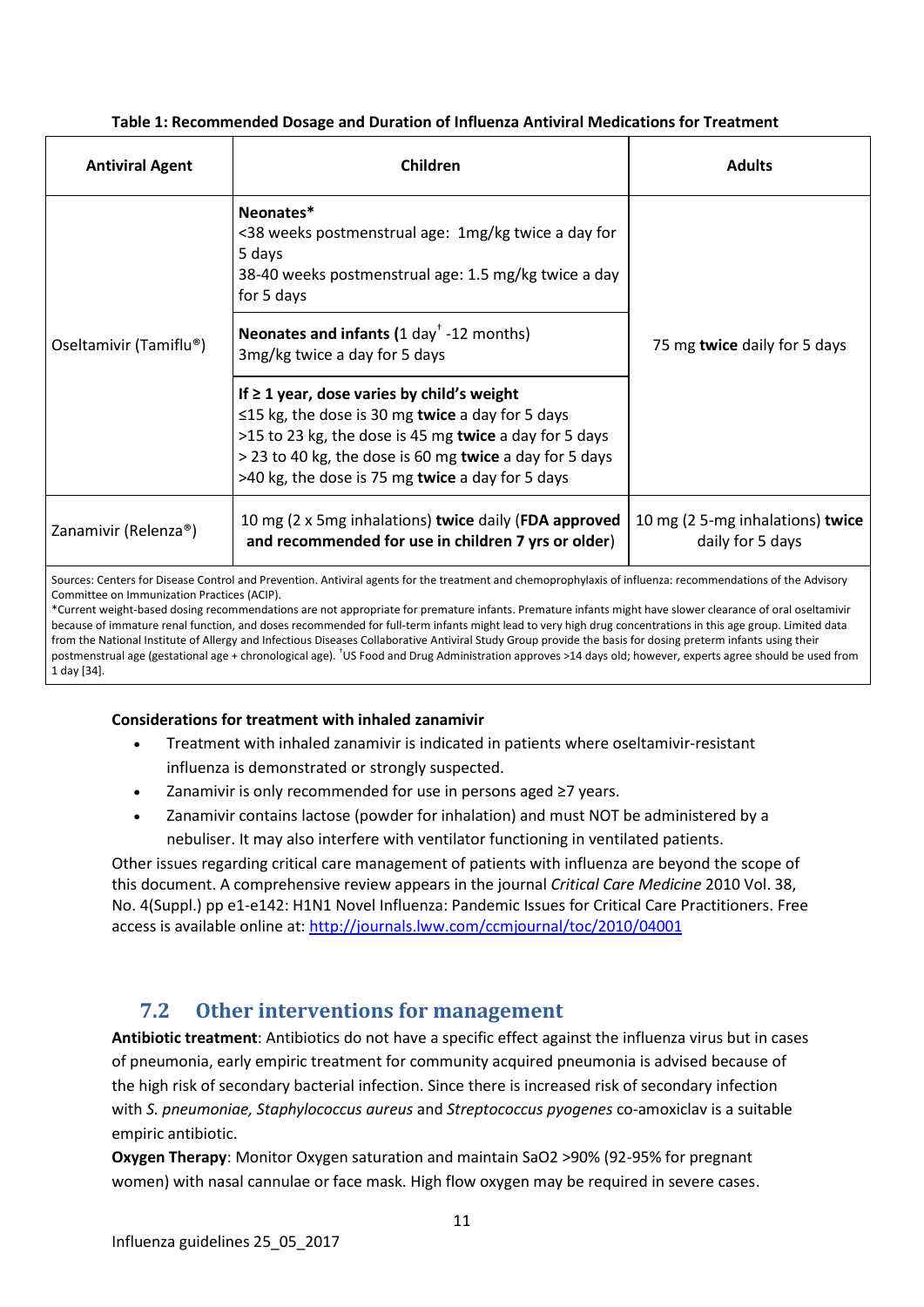#### **8. Prevention of influenza**

Influenza vaccination is the most effective method for prevention and control of influenza infection available currently. In general, influenza vaccines are most effective among children ≥ 2 years and healthy adults. A meta-analysis including data from years when there was a mismatch between vaccine and circulating strains estimated a pooled vaccine efficacy of 59% (95% CI: 51-67) in healthy adults.[35] Previous studies from South Africa have reported influenza VE estimates from2005 to 2015 which ranged between 46% and 87% when there was a good match and ranged between -14% and 38% when the circulating A(H3N2) strain showed marked genetic drift [36, 37]. A randomised control trial conducted in South Africa has shown that when pregnant women receive the influenza vaccine, their risk of developing influenza is halved, as is the risk to their infants in the first 24 weeks of life [38]. The vaccine has been shown not only to be efficacious for prevention of influenza in both mothers and their infants but also safe.[39-41]. Trivalent influenza vaccine has been shown to provide protection in HIV-infected adults without severe immunosuppression [42]. Data are unclear as to the effectiveness in HIV-infected children aged <5 years [43]. In certain groups, including the elderly, immunocompromised individuals and infants, influenza vaccine is less effective; however, it may reduce the incidence of severe disease, e.g. bronchopneumonia, hospital admission and mortality.

## **8.1 Influenza vaccination**

Because of the changing nature of influenza viruses, WHO monitors the epidemiology of influenza viruses throughout the world. Each year recommendations about strains to be included in the vaccine for the following influenza season are made. Separate recommendations are made for the Southern and Northern Hemisphere vaccines each year [44].

#### **8.1.1 Recommended influenza vaccine formulation for 2017**

The following strains have been recommended for the trivalent IIV 2017 Southern Hemisphere influenza season [44]:

- an A/Michigan/45/2015 (H1N1)pdm09-like virus
- an A/Hong Kong/4801/2014 (H3N2)-like virus and
- a B/Brisbane/60/2008-like virus.

These recommendations include a change to the A (H1N1)pdm09 strain compared with the 2016 Southern hemisphere trivalent IIV. The IIV is available in both the public sector (at designated clinics and hospitals) and the private sector (at pharmacies, certain healthcare facilities, etc.), generally from March or April.

## **8.1.2 Groups recommended for influenza vaccination**

Because of limited resources and the fact that not all individuals who fall among the groups at risk for severe influenza disease respond well to influenza vaccination, the National Department of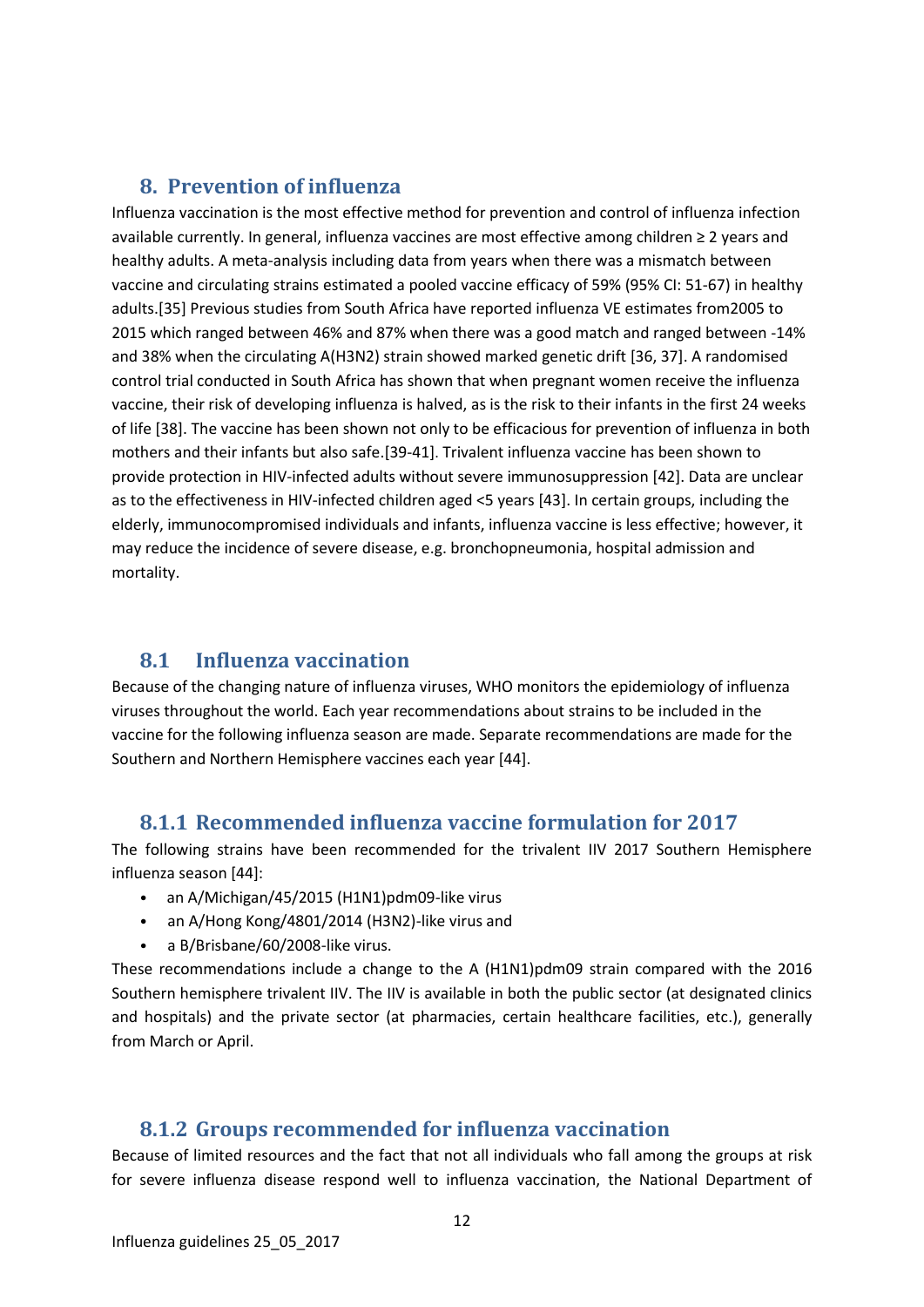Health is prioritizing certain groups of individuals. The recommendation for groups to be prioritised will be reviewed annually based on available data and resources. The following are among the groups that are prioritised for the targeted public funded influenza vaccination campaign in 2017:

- Pregnant women at all stages of pregnancy, including the postpartum period
- HIV-infected individuals
- Individuals (adults or children ≥ 6 months) who are at high risk for influenza and its complications because of underlying medical conditions and who are receiving regular medical care for conditions such as chronic pulmonary (including tuberculosis) and cardiac diseases, chronic renal diseases, diabetes mellitus and similar metabolic disorders, individuals who are immunosuppressed.
- Persons aged >65 years

#### **Other groups that would benefit from influenza vaccination but are not specifically targeted for vaccination by the National Department of health include:**

- Healthcare workers\*
- Residents of old-age homes, chronic care and rehabilitation institutions
- Persons aged 6 months ≤18 years on long-term aspirin therapy and who therefore might be at risk for experiencing Reye syndrome after influenza virus infection
- Individuals who are morbidly obese (body mass index  $\geq$ 40 kg/m<sup>2</sup>)
- Adults and children who are family contacts of individuals at high risk of severe influenza
- Any persons wishing to minimise the risk of influenza acquisition, especially in workplace settings where large-scale absenteeism could cause significant economic losses.
- Vaccine is recommended for healthcare workers to protect not only themselves against influenza, but more importantly their patients and vulnerable colleagues.

In order to improve vaccine coverage among the groups at risk for severe influenza disease, healthcare providers have a key role to play and they should recommend the vaccine and make it accessible for their patients e.g HIV clinics, antenatal clinics, Medical outpatient clinics and oncology clinics.

## **8.1.3 Contraindications to influenza vaccination**

The IIV is an inactivated vaccine, and has a well-established safety record. It is safe for use in pregnancy and in children ≥6 months of age. Contraindications to the administration of IIV include:

- A history of severe (anaphylactic) hypersensitivity to any component of the vaccine, including egg protein, or after a previous dose of any influenza vaccine. Anaphylaxis is rare and a careful history will distinguish between anaphylaxis and other allergic reactions. Mild egg protein allergy is not a contraindication to influenza vaccine.
- Infants <6 months of age.

#### **Precautions**

• Persons with moderate illness with or without fever should preferably be immunised after symptoms have resolved.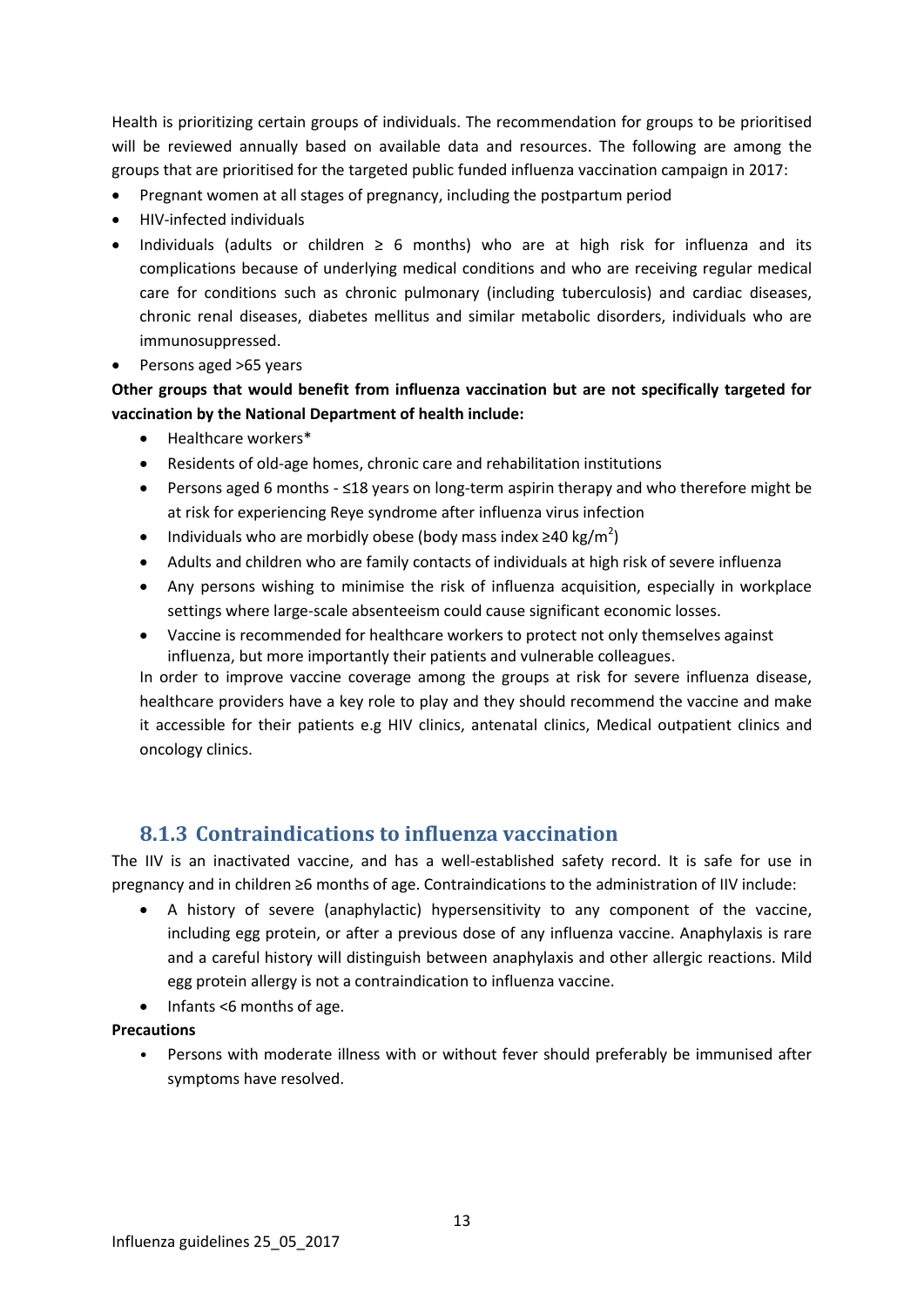## **8.1.4 Influenza vaccine dosage and administration**

Influenza vaccine should be given sufficiently early to provide protection for the coming winter. A protective antibody response takes about 2 weeks to develop. The best time to vaccinate is before the influenza season starts, but getting it later will still protect during the rest of the season.

The IIV should be administered intramuscularly (IM) as follows:

- Adults and children 6 years and above: Injection into the upper arm (deltoid)
- Children aged 1 year to <6 years: Injection into the LEFT upper arm
- Infants aged  $6 11$  months: Injection into the LEFT antero-lateral thigh

#### **Table2: Recommended dosage of influenza vaccine**

| <b>Age Group</b>                                | <b>Dose</b>                         | <b>Number of doses</b>    |
|-------------------------------------------------|-------------------------------------|---------------------------|
| Adults and children 9 years of age and<br>older | Adult dose (0,5ml) IMI              | Single dose               |
| Children 3 years through 8 years                | Adult dose (0,5ml) IMI              | 1 or 2 doses $†$          |
| Children 6 months through 2 years               | 0.25ml (half the adult dose)<br>IMI | 1 or 2 doses <sup>T</sup> |

\*Note: influenza vaccine is not recommended for infants <6 months of age. † 2 doses should be administered ≥ 1 month apart during 1<sup>st</sup> year of vaccination, thereafter one dose,

## **8.2 Chemoprophylaxis of influenza**

Annual influenza vaccination is the best way to prevent influenza, because vaccination can be given well before influenza virus exposures occur, and can provide safe and effective immunity throughout the influenza season. Antiviral chemoprophylaxis is currently NOT recommended. However, WHO guidelines state that individuals at high risk of severe disease who have been exposed to a patient with influenza may benefit from presumptive treatment with a full twice-daily 5-day course of antivirals, even if they do not show signs and symptoms of infection. Alternatively, such patients can be monitored closely for early signs of possible influenza infection, and given antiviral treatment if they occur. [45].

## **8.3 To prevent transmission of influenza to others, patients should be advised to:**

- Stay at home until symptoms have resolved (at least 24 hours after fever has defervesced).
- Avoid close contact with others especially those at high risk for severe influenza (see section 5.1 for individuals at risk of severe influenza)
- Avoid close contact such as kissing or sharing drinks
- Cover mouth and nose with tissue when sneezing or coughing
- Wash hands with soap and water or disinfect with an alcohol-based hand rub regularly
- Limit the number of visitors
- Wipe down surfaces that are frequently touched or shared (doorknobs, remote controls) with a standard household disinfectant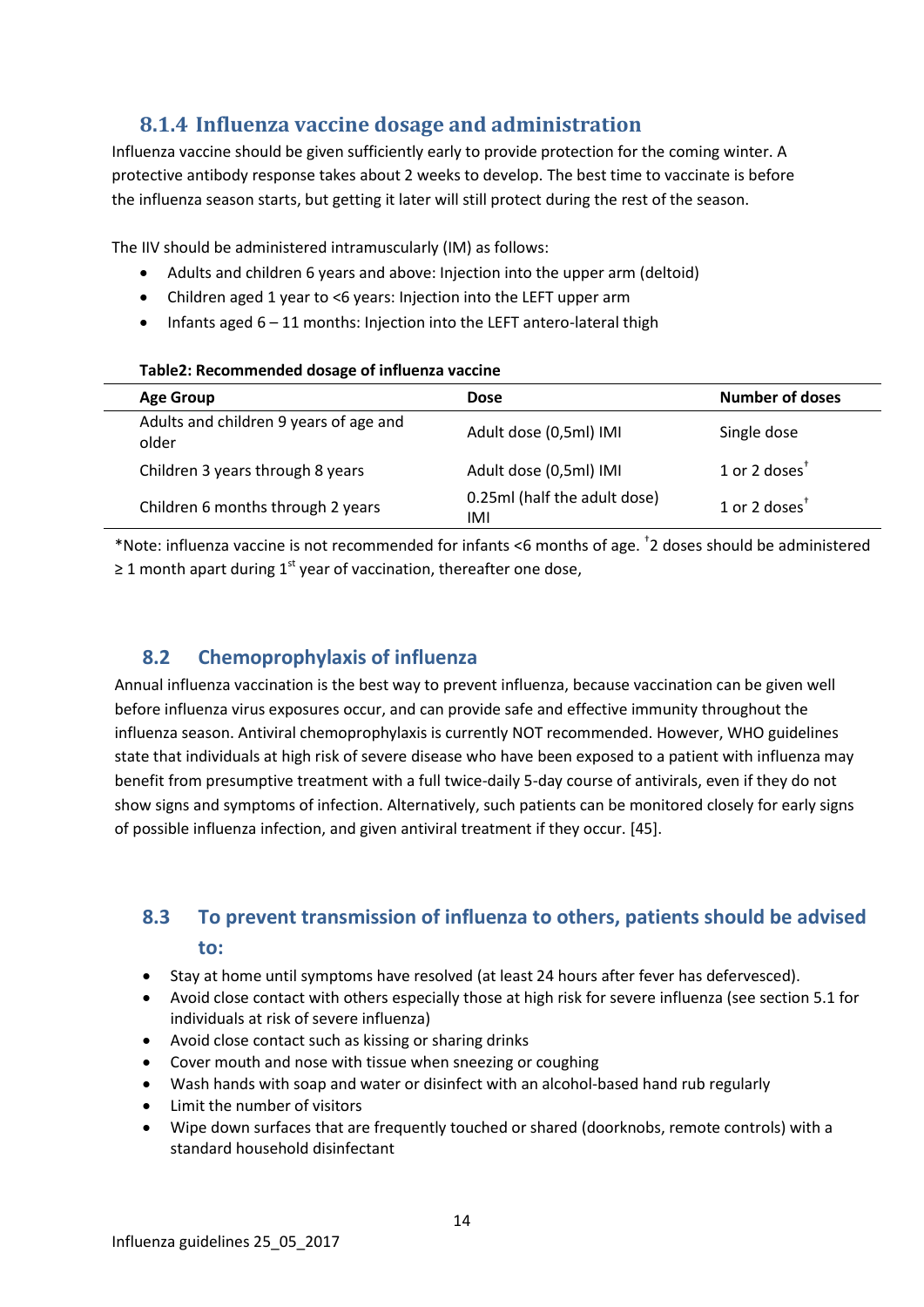## **9. Infection prevention and control (IPC) considerations**

Human-to-human transmission of influenza viruses occurs either directly or indirectly through close, unprotected contact with large respiratory droplets. The role of smaller droplet nuclei at close-range exposure in transmission of influenza is not known, but may be more important in certain settings (e.g. aerosol-generating procedures associated with increased risk of virus transmission). Therefore, IPC precautions need to be focused on controlling respiratory droplet spread.

Recommended IPC precautions when caring for patients with suspected or confirmed influenza include:

When working in direct contact with patients, Standard and Droplet Precautions should be applied:

- o Standard Precautions:
	- Hand hygiene: washing hands with soap and water or the use of an alcoholbased hand rub
	- Use of personal protective equipment (PPE): this includes facial protection (by means of a medical mask and eye-visor/goggles or a face shield) as well as use of a gown and clean gloves.
- o Droplet Precautions:
	- Wear a medical mask if working within approximately 1 metre of the patient or upon entering the room/cubicle of a patient on Droplet Precautions
	- **Perform hand hygiene before and after patient contact and immediately on** removal of a medical mask
- IPC precautions when performing aerosol-generating procedures associated with an increased risk of infection transmission (e.g. aspiration/open suctioning of the respiratory tract, including for the collection of respiratory tract specimens, intubation, resuscitation, bronchoscopy, autopsy):
	- o Wear a particulate respirator (e.g. fit-tested N95 respirator), a clean non-sterile long-sleeved gown, and gloves.
	- o Perform hand hygiene before and after patient contact and after PPE removal
- IPC precautions for patients who are mechanically ventilated or undergoing respiratory therapy:
	- o Mechanically ventilated patients: Standard and Droplet Precautions (but when aerosol-generating procedures are performed, particulate respirators need to be worn).
	- o Chest physiotherapy: Standard and Droplet Precautions. A medical mask should be worn by the patient if possible.
- Nebulisation: Standard and Droplet Precautions

## **10. Public Health Response to Influenza**

Influenza epidemics occur each year during the winter season. Vaccination of high risk groups and individuals wishing to protect themselves against influenza is recommended prior to the expected start of the annual influenza season. No public health response is required in response to isolated cases of influenza or outbreaks of mild disease especially in the influenza season.

## **10.1 Outbreaks should be investigated in the following circumstances:**

A cluster of two or more cases of severe respiratory illness (requiring hospitalisation)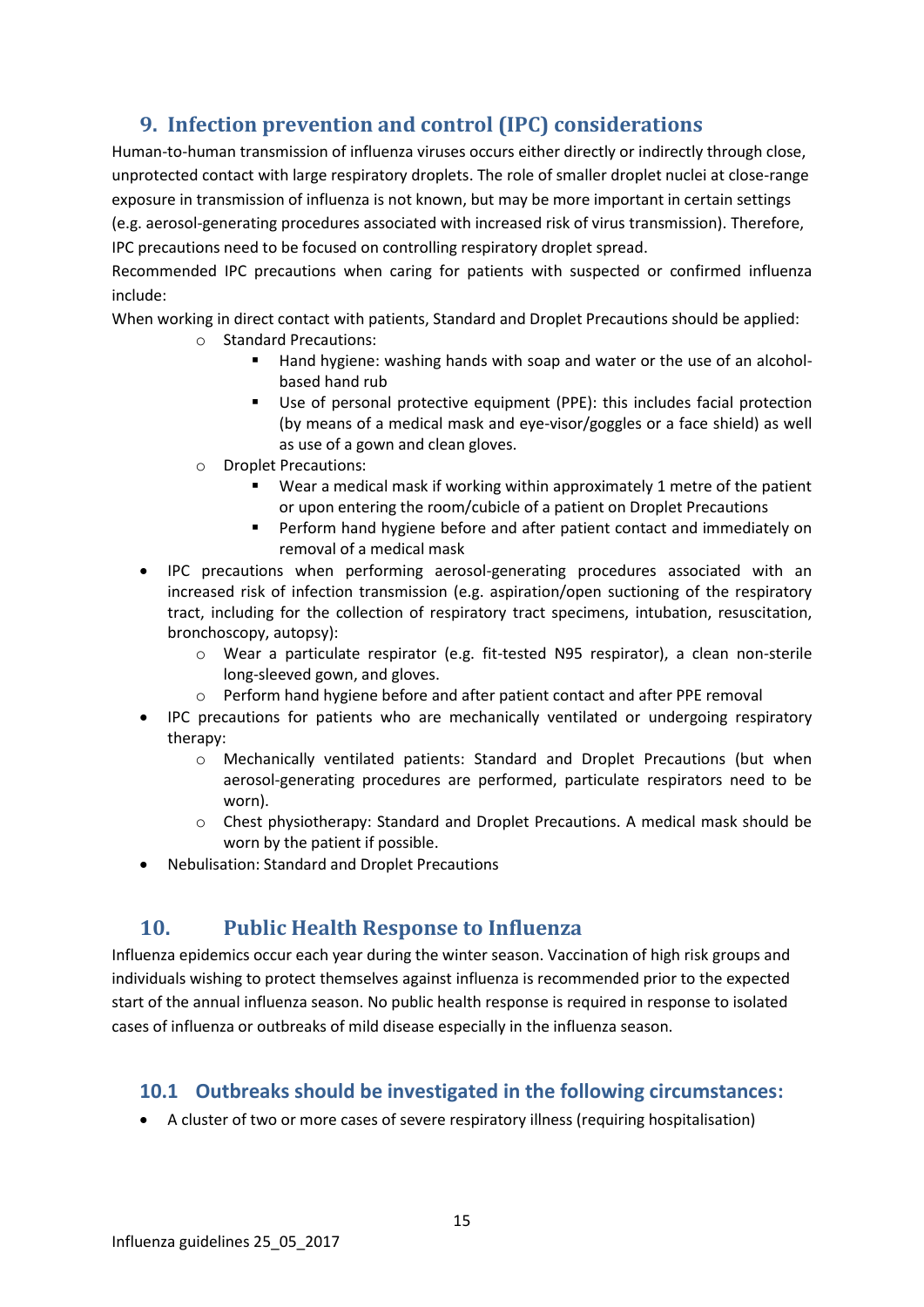An outbreak in a closed community e.g. care home, school, healthcare facility, where individuals in the community are at substantial increased risk of severe disease, the outbreak is causing substantial disruption.

## **10.1.1 During an outbreak in a closed or semi-closed community the following measures should be considered**:

- Isolation of residents of closed settings for the duration of the infectious period (five days after symptom onset)
- Cohorting of patients (that is, in separate hospital bays or on separate floors of a residential home, dormitories) may be necessary
- Residential homes may need to be closed to new admissions until the outbreak is controlled
- Care must be taken when discharging a patient from a ward with a known influenza outbreak to a care home, or vice versa
- Full or partial school closures are not generally recommended on public health grounds, although it is recognized that they may be considered on logistical grounds by the school
- Administer the current season's influenza vaccine to unvaccinated residents and health care personnel. Important to note though that because influenza spreads fast it is possible that it is widespread by the time outbreak is identified and therefore vaccination may not be effective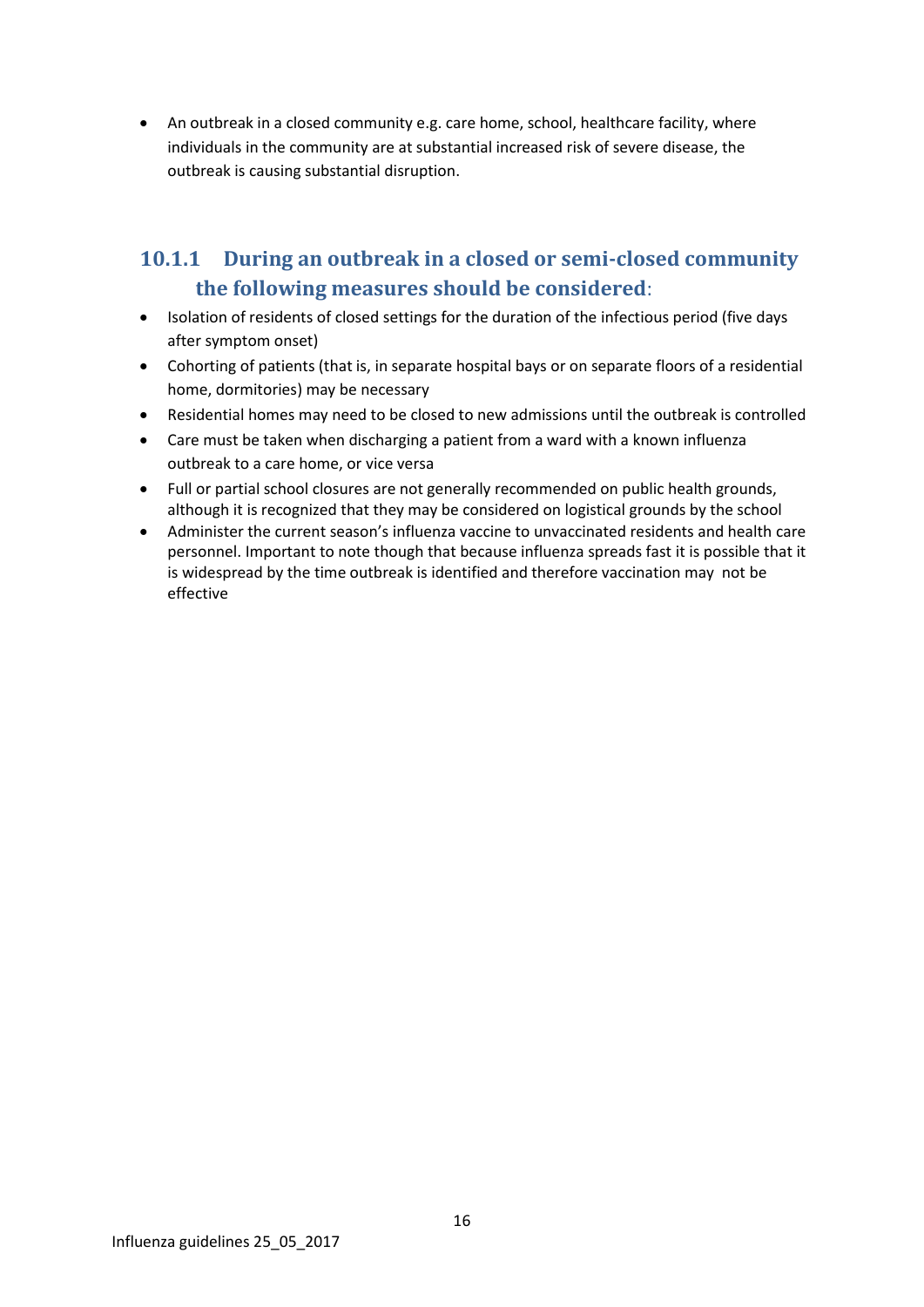- 1. Cohen C, Moyes J, Tempia S, Groome M, Walaza S, Pretorius M*, et al.* Mortality amongst Patients with Influenza-Associated Severe Acute Respiratory Illness, South Africa, 2009-2013. *PLoS One* 2015,**10**:e0118884.
- 2. Nair H, Brooks WA, Katz M, Roca A, Berkley JA, Madhi SA*, et al.* Global burden of respiratory infections due to seasonal influenza in young children: a systematic review and metaanalysis. *Lancet* 2011,**378**:1917-1930.
- 3. World Health Organization. Seasonal influenza. In. WHO website 2016, Available from: http://www.who.int/mediacentre/factsheets/fs211/en/
- 4. Ruuskanen Olli O, E LE, LC JLC, DR MDR. 2011.
- 5. Dawood FS, Iuliano AD, Reed C, Meltzer MI, Shay DK, Cheng PY*, et al.* Estimated global mortality associated with the first 12 months of 2009 pandemic influenza A H1N1 virus circulation: a modelling study. *Lancet Infect.Dis.* 2012,**12**:687-695.
- 6. Cohen C, Simonsen L, Kang JW, Miller M, McAnerney J, Blumberg L*, et al.* Elevated influenzarelated excess mortality in South African elderly individuals, 1998-2005. *Clin.Infect.Dis.*  2010,**51**:1362-1369.
- 7. Tempia S, Walaza S, Viboud C, Cohen AL, Madhi SA, Venter M*, et al.* Mortality associated with seasonal and pandemic influenza and respiratory syncytial virus among children <5 years of age in a high HIV prevalence setting--South Africa, 1998-2009. *Clin.Infect.Dis.*  2014,**58**:1241-1249.
- 8. Tempia S, Walaza S, Viboud C, Cohen AL, Madhi SA, Venter M*, et al.* Deaths Associated with Respiratory Syncytial and Influenza Viruses among Persons >/=5 Years of Age in HIV-Prevalent Area, South Africa, 1998-2009. *Emerg Infect Dis* 2015,**21**:600-608.
- 9. Murray J, Cohen A, Walaza S, Groome M, Madhi S, Variava E*, et al.* Determining the Provincial and National Burden of Influenza-Associated Severe Acute Respiratory Illness in South Africa Using a Rapid Assessment Methodology. *PLoS One* 2015,**10**:e0132078.
- 10. Cohen C, Moyes J, Tempia S, Groom M, Walaza S, Pretorius M*, et al.* Severe influenzaassociated respiratory infection in high HIV prevalence setting, South Africa, 2009-2011. *Emerg.Infect.Dis.* 2013,**19**:1766-1774.
- 11. Tempia S, Walaza S, Moyes J, Cohen AL, von Mollendorf C, Treurnicht FK*, et al.* Risk Factors for Influenza-Associated Severe Acute Respiratory Illness Hospitalization in South Africa, 2012–2015. *Open Forum Infectious Diseases* 2017,**4**:ofw262-ofw262.
- 12. Tempia S, Walaza S, Cohen AL, von Mollendorf C, Moyes J, McAnerney JM*, et al.* Mortality Associated with Seasonal and Pandemic Influenza among Pregnant and Non-Pregnant Women of Childbearing Age in a High HIV Prevalence Setting – South Africa, 1999-2009. *Clinical Infectious Diseases* 2015.
- 13. Walaza S, Cohen C, Nanoo A, Cohen AL, McAnerney J, von Mollendorf C*, et al.* Excess Mortality Associated with Influenza among Tuberculosis Deaths in South Africa, 1999-2009. *PLoS One* 2015,**10**:e0129173.
- 14. Walaza S, Tempia S, Dawood H, Variava E, Moyes J, Cohen AL*, et al.* Influenza virus infection is associated with increased risk of death amongst patients hospitalized with confirmed pulmonary tuberculosis in South Africa, 2010-2011. *BMC Infect Dis* 2015,**15**:26.
- 15. Kunisaki KM, Janoff EN. Influenza in immunosuppressed populations: a review of infection frequency, morbidity, mortality, and vaccine responses. *Lancet Infect.Dis.* 2009,**9**:493-504.
- 16. Public Health England. PHE guidance on use of antiviral agents for the treatment and prophylaxis of influenza (2014-15). In; 2015. pp. 1-23.
- 17. Van Kerkhove MD, Vandemaele KA, Shinde V, Jaramillo-Gutierrez G, Koukounari A, Donnelly CA*, et al.* Risk factors for severe outcomes following 2009 influenza A (H1N1) infection: a global pooled analysis. *PLoS.Med.* 2011,**8**:e1001053.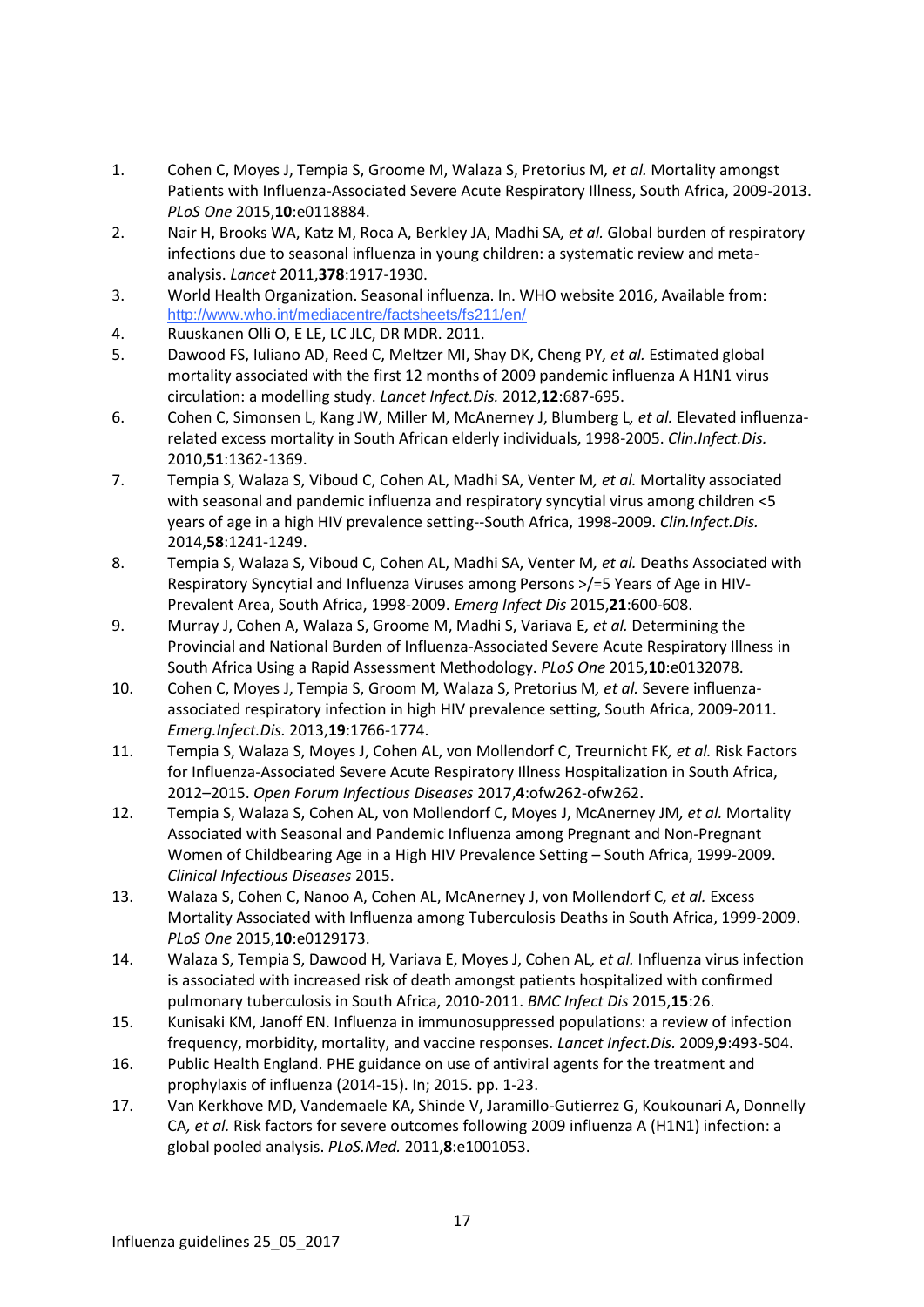- 18. Louie JK, Salibay CJ, Kang M, Glenn-Finer RE, Murray EL, Jamieson DJ. Pregnancy and severe influenza infection in the 2013-2014 influenza season. *Obstet Gynecol* 2015,**125**:184-192.
- 19. Cohen C, Simonsen L, Sample J, Kang JW, Miller M, Madhi SA*, et al.* Influenza-related mortality among adults aged 25-54 years with AIDS in South Africa and the United States of America. *Clin Infect Dis.* 2012,**55**:996-1003.
- 20. Puvanalingam A, Rajendiran C, Sivasubramanian K, Ragunanthanan S, Suresh S, Gopalakrishnan S. Case series study of the clinical profile of H1N1 swine flu influenza. *J.Assoc.Physicians India* 2011,**59**:14-16, 18.
- 21. Angelo SJ, Marshall PS, Chrissoheris MP, Chaves AM. Clinical characteristics associated with poor outcome in patients acutely infected with Influenza A. *Conn Med* 2004,**68**:199-205.
- 22. Allard R, Leclerc P, Tremblay C, Tannenbaum TN. Diabetes and the severity of pandemic influenza A (H1N1) infection. *Diabetes Care* 2010,**33**:1491-1493.
- 23. Fezeu L, Julia C, Henegar A, Bitu J, Hu FB, Grobbee DE*, et al.* Obesity is associated with higher risk of intensive care unit admission and death in influenza A (H1N1) patients: a systematic review and meta-analysis. *Obes Rev* 2011,**12**:653-659.
- 24. Daley P, Castriciano S, Chernesky M, Smieja M. Comparison of flocked and rayon swabs for collection of respiratory epithelial cells from uninfected volunteers and symptomatic patients. *J Clin Microbiol* 2006,**44**:2265-2267.
- 25. Heikkinen T, Marttila J, Salmi AA, Ruuskanen O. Nasal Swab versus Nasopharyngeal Aspirate for Isolation of Respiratory Viruses. *Journal of Clinical Microbiology* 2002,**40**:4337-4339.
- 26. Cohen C, Walaza S, Moyes J, Groome M, Tempia S, Pretorius M*, et al.* Epidemiology of Viralassociated Acute Lower Respiratory Tract Infection Among Children <5 Years of Age in a High HIV Prevalence Setting, South Africa, 2009-2012. *Pediatr Infect Dis J* 2015,**34**:66-72.
- 27. Cohen C, Walaza S, Moyes J, Groome M, Tempia S, Pretorius M*, et al.* Epidemiology of Severe Acute Respiratory Illness (SARI) among Adults and Children Aged >/=5 Years in a High HIV-Prevalence Setting, 2009-2012. *PLoS One* 2015,**10**:e0117716.
- 28. Nicholson KG, Aoki FY, Osterhaus AD, Trottier S, Carewicz O, Mercier CH*, et al.* Efficacy and safety of oseltamivir in treatment of acute influenza: a randomised controlled trial. Neuraminidase Inhibitor Flu Treatment Investigator Group. *Lancet* 2000,**355**:1845-1850.
- 29. Monto AS, Fleming DM, Henry D, de Groot R, Makela M, Klein T*, et al.* Efficacy and safety of the neuraminidase inhibitor zanamivirin the treatment of influenza A and B virus infections. *J Infect Dis* 1999,**180**:254-261.
- 30. Whitley RJ, Hayden FG, Reisinger KS, Young N, Dutkowski R, Ipe D*, et al.* Oral oseltamivir treatment of influenza in children. *Pediatr Infect Dis J* 2001,**20**:127-133.
- 31. Muthuri SG, Venkatesan S, Myles PR, Leonardi-Bee J, Al Khuwaitir TS, Al MA*, et al.* Effectiveness of neuraminidase inhibitors in reducing mortality in patients admitted to hospital with influenza A H1N1pdm09 virus infection: a meta-analysis of individual participant data. *Lancet Respir.Med.* 2014,**2**:395-404.
- 32. Dobson J, Whitley RJ, Pocock S, Monto AS. Oseltamivir treatment for influenza in adults: a meta-analysis of randomised controlled trials. *The Lancet*,**385**:1729-1737.
- 33. Centers for Disease Control and Prevention. Influenza Antiviral Medications: Summary for Clinicians. In: Centers for Disease Control and Prevention; 2015.
- 34. CDC. Prevention and Control of Seasonal Influenza with Vaccines: Recommendations of the Advisory Committee on Immunization Practices — United States, 2013–2014. In; 2013. pp. 1- 43.
- 35. Osterholm M, Kelley N, Sommer A. Efficacy and effectiveness of influenza vaccines: a systematic review and meta-analysis. *Lancet Infect Dis* 2012,**12**:36 - 44.
- 36. McAnerney JM, Treurnicht F, Walaza S, Cohen AL, Tempia S, Mtshali S*, et al.* Evaluation of influenza vaccine effectiveness and description of circulating strains in outpatient settings in South Africa, 2014. *Influenza Other Respir Viruses* 2015,**9**:209-215.